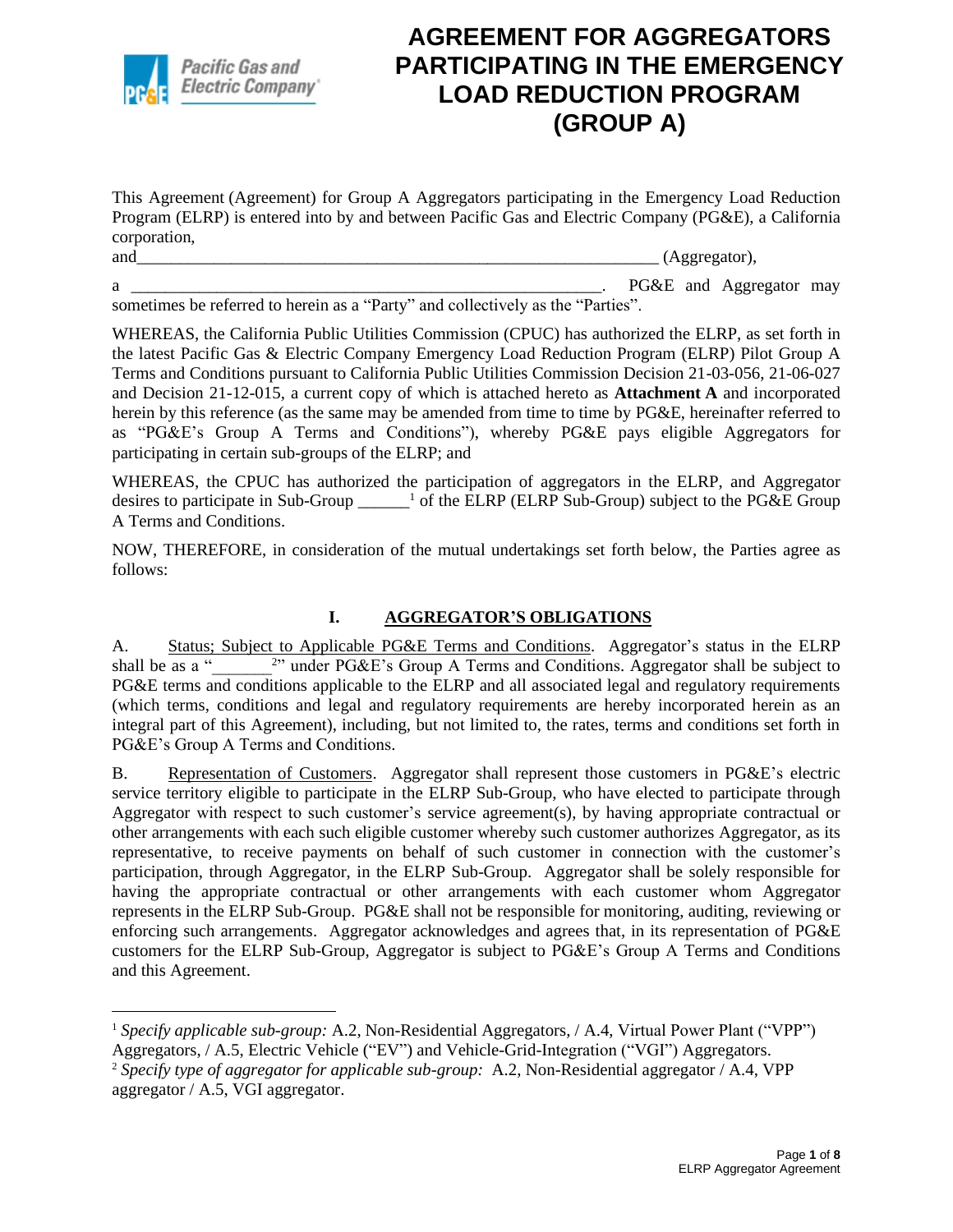

C. Aggregator Service Establishment. Aggregator must submit an executed copy of this Agreement to PG&E before providing Aggregator services in connection with PG&E's Group A Terms and Conditions. The Agreement becomes effective upon the date of execution by PG&E (Effective Date).

D. Required Notice to Add or Delete Customers. Once Aggregator has entered into the appropriate contractual or other arrangements with each customer whom Aggregator represents in the ELRP Sub-Group, Aggregator can deliver to PG&E a "Notice to Add or Delete Customers Participating in the Emergency Load Reduction Program" in the form attached hereto as **Attachment B** (as the same may be amended from time to time by PG&E, the "Add/Delete Notice"), adding such customer's service agreement(s) (each a "Service Agreement") to Aggregator's portfolio for the ELRP Sub-Group. Each Add/Delete Notice shall be executed by the Aggregator and each affected customer. Aggregator shall notify PG&E that it has dropped a customer service agreement from its portfolio for the ELRP Sub-Group by delivering to PG&E an Add/Delete Notice signed by customer and Aggregator. Aggregator shall deliver such additional information to PG&E as specified in the Add/Delete Notice.

PG&E must approve each Add/Delete Notice before the Service Agreement(s) listed therein can be included in the Aggregator's portfolio for the ELRP Sub-Group. Additions to and deletions from the Aggregator's portfolio for the ELRP Sub-Group will be effective upon PG&E's approval date.

E. Secure Customer Participation in Measurement and Evaluation Activities. Aggregator shall agree, and shall cause each customer whom Aggregator represents in the ELRP Sub-Group to agree, to (i) allow personnel from the California Energy Commission, PG&E, and their contracting agents reasonable access to customer's facilities to conduct a site visit for measurement and evaluation of activities related to the ELRP; and (ii) participate in and complete any surveys needed to enhance the ELRP. Aggregator's failure to secure these agreements may result in the termination of this Agreement and/or a determination by PG&E that Aggregator is ineligible to participate in the ELRP.

F. Timeliness and Due Diligence. Aggregator shall exercise due diligence in meeting its obligations and deadlines under PG&E's Group A Terms and Conditions and this Agreement to facilitate customer participation through Aggregator in the ELRP.

G. Back-Up Generation Resources. Aggregators shall provide PG&E with information about their customers' back-up generators, including but not limited to, location of the generator(s), type(s) of fuel used, the nameplate capacity of the generator(s), the notice time, and the ramp time for the generator(s) that may be used during ELRP events and any other information required by PG&E's Group A Terms and Conditions.

H. Sub-Metering Certification and Election. For applicable ELRP sub-groups, Aggregators must provide documentation or certification of accuracy of the sub-meter for PG&E review and approval for use in ELRP performance and settlements. If sub-metering is PG&E approved, Aggregators must choose to elect sub-metering for the entire aggregation and must remain in effect unchanged for the entire program year.

I. Approved Sub-Metering Services. For applicable ELRP sub-groups, if approved by PG&E, Aggregators shall make best efforts to comply with current CPUC UDC standards established in decision 97-12-048 and the Retail Settlement and Information Flow (RSIF) workshops in order to provide PG&E sub-metered outputs that have been validated using validation, editing, and estimating rules as described in the CA VEE Rules, updated to add corollary information needed to characterize the customer, makes complete customer information for ELRP compensation. Aggregators must submit a Settlement Quality Meter Data (SQMD) Plan that includes testing, methods for collecting and validating meter data, and testing and auditing regimens to PG&E and review for approval prior to approval for submetering. If Aggregator is unable to meet all CA VEE rules, aggregator must provide justification and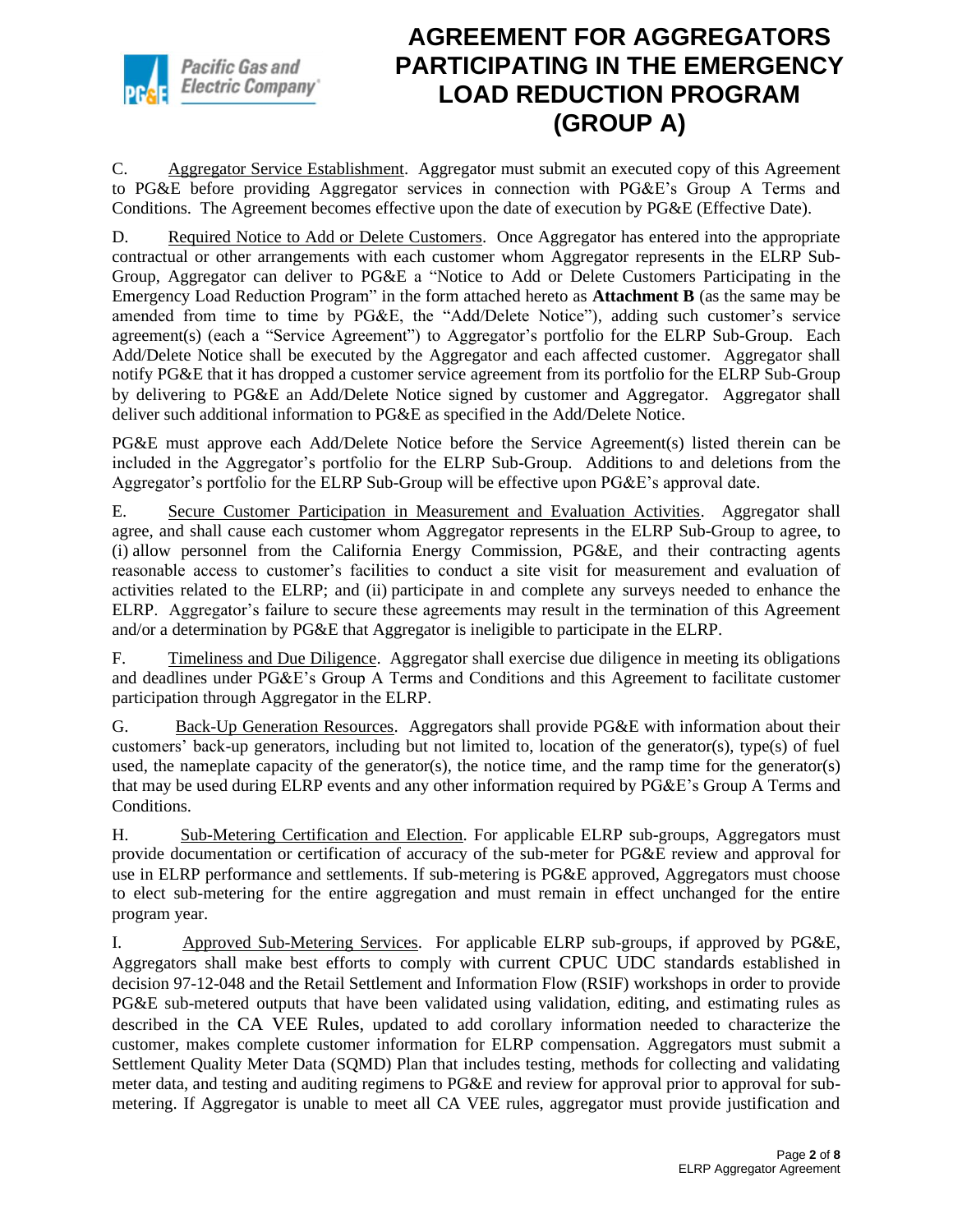

mitigation for not meeting CA VEE rules as part of their SQMD plan and submit for PG&E's review and approval. All meter data must be provided in a timely manner through PG&E approved secure file transfer in the PG&E defined file format.

J. Estimated Target Load Reduction Quantity. Aggregators shall provide PG&E with an estimated target load reduction quantity for their non-residential portfolio, VPP aggregation or, VGI aggregation, as applicable.

#### **II. GENERAL TERMS**

A. Definitions. Except where explicitly defined herein, the capitalized terms used in this Agreement shall have the meanings set forth in the latest PG&E's Group A Terms and Conditions.

B. Customer-Specific Usage or Meter Data. Upon the addition of a Service Agreement to an Aggregator's ELRP Sub-Group portfolio, if a customer has provided consent as set forth in the applicable Add/Delete Notice, usage or meter data for such Service Agreement will become available to the Aggregator on a going forward basis unless and until the customer revokes such consent.

C. Aggregator Services. Aggregator agrees that PG&E will have no obligations to a customer with respect to customer's participation in the ELRP Sub-Group. Such customers must look solely to the Aggregator to carry out the responsibilities associated with the Aggregator's services and any customer inquiries concerning an Aggregator's services should be directed to the Aggregator.

#### **III. LIMITATION OF LIABILITIES**

A. PG&E shall not be liable to the Aggregator for any damages caused by PG&E's conduct in compliance with, or as permitted by, PG&E's Group A Terms and Conditions, this Agreement and associated legal and regulatory requirements related to the ELRP.

B. PG&E's liability to Aggregator for any loss, cost, claim, injury, liability or expense, including reasonable attorneys' fees, relating to or arising from any act or omission in PG&E's performance of this Agreement shall be limited to the amount of direct damage actually incurred. In no event shall PG&E be liable to Aggregator for any indirect, special, consequential or punitive damages of any kind whatsoever, whether in contract, tort or strict liability.

C. Aggregator acknowledges and agrees that PG&E shall not be liable to any customer for any damages caused to the customer by, or resulting from (i) any failure by the Aggregator to comply with PG&E's Group A Terms and Conditions, this Agreement and associated legal and regulatory requirements, (ii) Aggregator's failure to perform any commitment to the customer or (iii) any acts, omissions or representations made by Aggregator in connection with soliciting customers for Aggregator's services or performing any of its functions as an aggregator in the ELRP.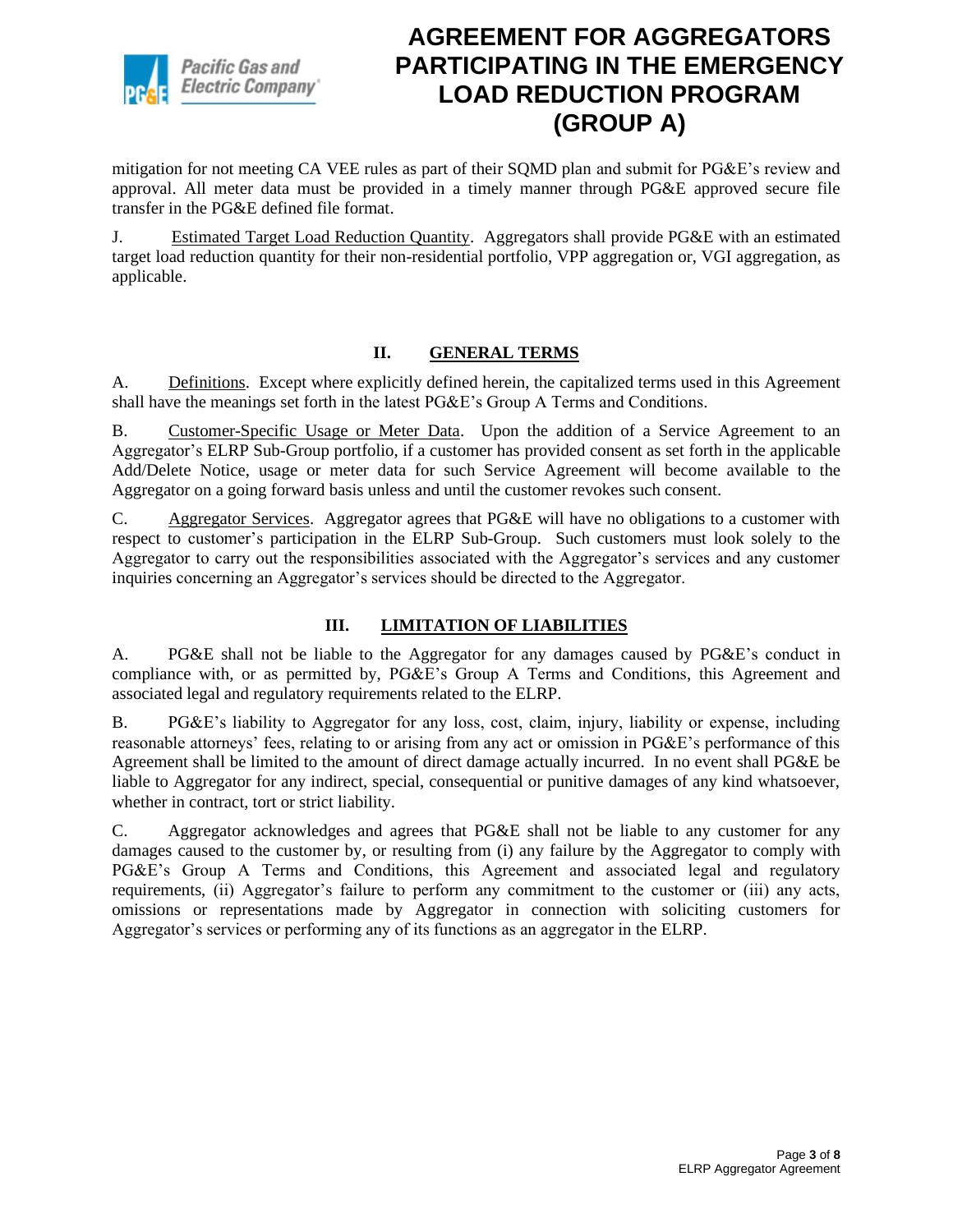

#### **IV. PAYMENT**

A. Payment Terms. During the term of this Agreement, subject to the Aggregator's compliance with the obligations set forth in this Agreement, PG&E shall make any payments due to Aggregator (after deducting any amounts due to PG&E) pursuant to PG&E's Group A Terms and Conditions by providing a check payable to Aggregator to the following address:

| Name:             |  |  |
|-------------------|--|--|
| Attention:        |  |  |
| Address 1:        |  |  |
| Address 2:        |  |  |
| City, State, Zip: |  |  |

#### **V. REPRESENTATIONS AND WARRANTIES**

A. Each Party represents and warrants that it is and shall remain in compliance with all applicable laws.

B. Each Party represents and warrants that (a) it has the full power and authority to execute and deliver this Agreement and to perform its terms and conditions; (b) the execution, delivery and performance of this Agreement have been duly authorized by all necessary corporate or other action by such Party; and (c) this Agreement constitutes such Party's legal, valid and binding obligation, enforceable against such Party in accordance with its terms.

C. Each Party shall exercise all reasonable care, diligence and good faith in the performance of its duties pursuant to this Agreement, and carry out its duties in accordance with applicable recognized professional standards in accordance with the requirements of this Agreement.

D. With each submission of an Add/Delete Notice with respect to the addition of any customer to Aggregator's portfolio for the ELRP Sub-Group and until the date on which PG&E processes an Add/Delete Notice requesting the removal of such customer from Aggregator's portfolio for the ELRP Sub-Group, Aggregator represents and warrants that:

1. Such customer is eligible to participate in the ELRP Sub-Group and has elected to participate in the ELRP Sub-Group through the Aggregator; and

2. Aggregator has entered into the appropriate contractual or other arrangements with such customer whereby such customer has authorized Aggregator to receive payments from PG&E on behalf of such customer in connection with such customer's participation in the ELRP Sub-Group.

#### **VI. TERM**

The term of this Agreement shall commence as of the Effective Date and shall continue in full force and effect until March 31, 2026, unless earlier terminated as provided in Section VII.

#### **VII. TERMINATION**

A. Aggregator Termination. Aggregator may request to terminate its participation in the ELRP Sub-Group by delivering written notice to PG&E requesting the termination of its participation in the ELRP Sub-Group. The termination will be effective as set forth in PG&E's Group A Terms and Conditions.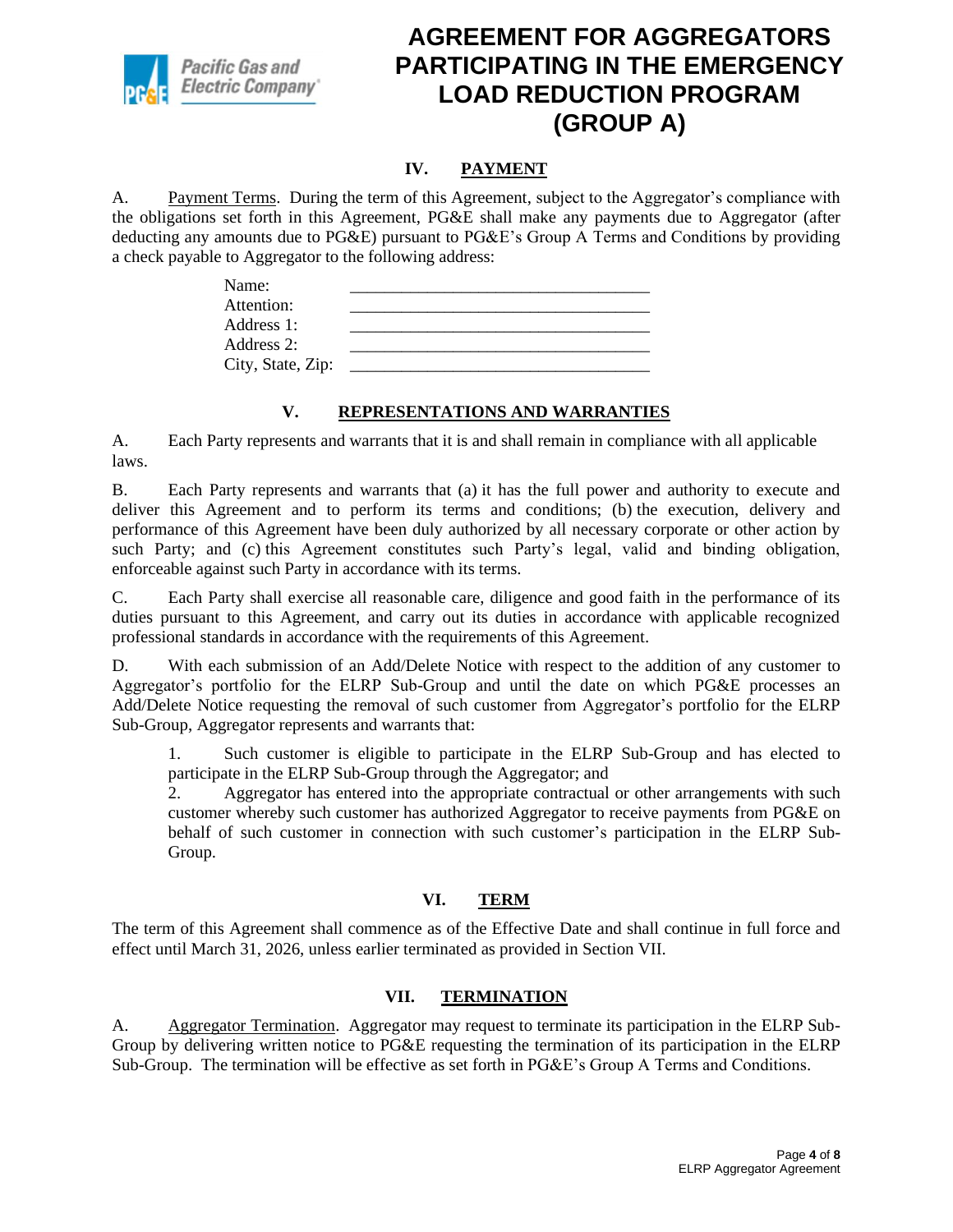

B. Termination for Default. PG&E may immediately terminate this Agreement upon written notice to Aggregator if Aggregator breaches any material obligation under this Agreement and fails to cure such breach, and give notice of such cure to PG&E, within fifteen (15) calendar days after receiving written notice of the breach.

C. Termination at CPUC Direction. PG&E may terminate this Agreement upon written notice to Aggregator if the CPUC orders the termination of this Agreement or PG&E's Group A Terms and Conditions.

D. Effect of Termination. Upon issuance of a notice to terminate this Agreement, all Service Agreements will be removed from the Aggregator's portfolio as of the effective date of the termination.

#### **VIII. INDEMNIFICATION**

A. Indemnification of PG&E. To the fullest extent permitted by law, Aggregator shall indemnify, defend and hold harmless PG&E, and its parent company, subsidiaries, affiliates and their respective shareholders, officers, directors, employees, agents, representatives, successors and assigns (collectively, the "Indemnified Parties"), from and against any and all claims, actions, suits, proceedings, losses, liabilities, penalties, fines, damages, costs or expenses, including without limitation reasonable attorneys' fees (Claim), resulting from (a) any breach of the representations, warranties, covenants and obligations of Aggregator under this Agreement, (b) any act or omission of Aggregator, whether based upon Aggregator's negligence, strict liability or otherwise, in connection with the performance of this Agreement, or (c) any third party (including customer) claims of any kind, whether based upon negligence, strict liability or otherwise, arising out of or connected in any way to Aggregator's performance or nonperformance under this Agreement.

B. Defense of Claim. If any Claim is brought against the Indemnified Parties, Aggregator shall assume the defense of such Claim, with counsel reasonably acceptable to the Indemnified Parties, unless in the opinion of counsel for the Indemnified Parties a conflict of interest between the Indemnified Parties and Aggregator may exist with respect to such Claim. If a conflict precludes Aggregator from assuming the defense, then Aggregator shall reimburse the Indemnified Parties on a monthly basis for the Indemnified Parties' reasonable defense costs through separate counsel of the Indemnified Parties' choice. If Aggregator assumes the defense of the Indemnified Parties with acceptable counsel, the Indemnified Parties, at their sole option and expense, may participate in the defense with counsel of their own choice without relieving Aggregator of any of its obligations hereunder.

C. Survival. Aggregator's obligation to indemnify the Indemnified Parties shall survive the expiration or termination of this Agreement.

#### **IX. NOTICES**

A. Mailing Address. Except for payments, which shall be made pursuant to Section IV, any formal notice, request, or demand required or permitted under this Agreement shall be given in writing by PG&E and Aggregator, and shall be (a) mailed by first-class mail, (b) mailed by registered, certified, (c) mailed by overnight mail, (d) delivered by hand, or (e) e-mailed with confirmation as set forth below, to the other Party as indicated below, or to such other address as the parties may designate by written notice.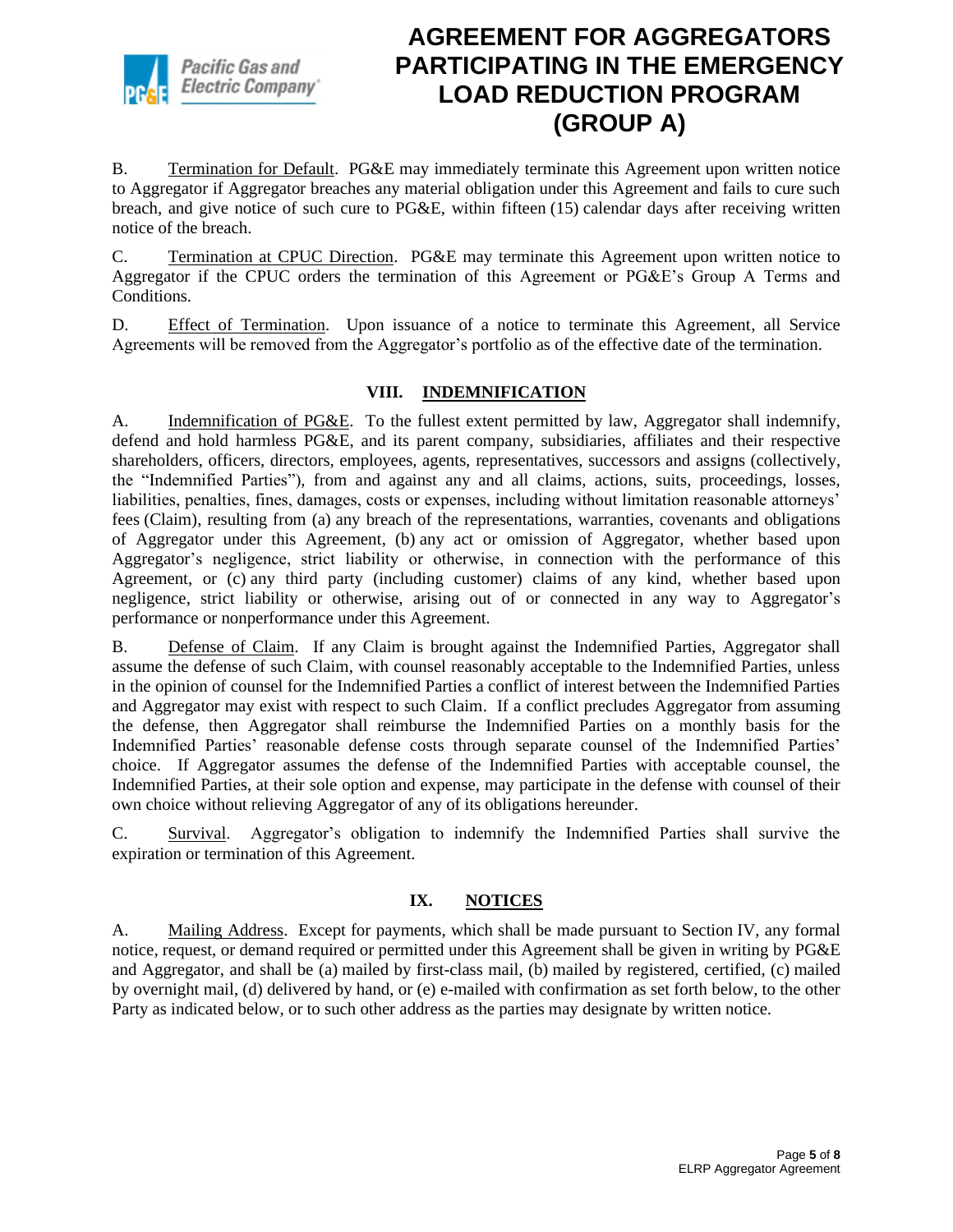

To Aggregator:

| E-mail: |  |  |
|---------|--|--|
| Phone:  |  |  |

To PG&E:

| E-mail: |  |  |
|---------|--|--|
| Phone:  |  |  |
|         |  |  |

B. Notices. Notices delivered by hand shall be deemed received when delivered. Notices sent by email shall be deemed received upon receipt. Notices delivered by first class mail shall be deemed received forty-eight (48) hours (not including weekends and holidays) after deposit, postage prepaid, in the U.S. mail, or if certified, registered or overnight mailing is used, as acknowledged by the signed receipt of mailing.

#### **X. CONFIDENTIALITY**

A. Confidentiality. Aggregator shall not disclose any Confidential Information obtained pursuant to this Agreement to any third party, including any affiliates of Aggregator, without the express prior written consent of PG&E. As used herein, the term "Confidential Information" means proprietary business, financial and commercial information pertaining to PG&E, customer names and other information related to customers, including energy usage data (Customer Information), any trade secrets and any other information of a similar nature, whether or not reduced to writing or other tangible form. Confidential Information shall not include: (a) information known to Aggregator prior to obtaining the same from PG&E; (b) information in the public domain at the time of disclosure by Aggregator; (c) information obtained by Aggregator from a third party who did not receive the same, directly or indirectly, from PG&E; or (d) information approved for release by express prior written consent of an authorized representative of PG&E.

B. Use of Confidential Information. Aggregator hereby agrees that it shall use the Confidential Information solely for the purpose of performing under this Agreement. Aggregator agrees to use at least the same degree of care Aggregator uses with respect to its own proprietary or confidential information, which in any event shall result in a reasonable standard of care to prevent unauthorized use or disclosure of the Confidential Information.

C. Authorized Disclosure. Notwithstanding any other provisions of this Section Aggregator may disclose any of the Confidential Information in the event, but only to the extent, that, based upon advice of counsel, Aggregator is required to do so by the disclosure requirements of any law, rule, regulation or any order, decree, subpoena or ruling or other similar process of any court, governmental agency or regulatory authority. Prior to making or permitting any such disclosure, Aggregator shall provide PG&E with prompt written notice of any such requirement so that PG&E (with Aggregator's assistance if requested by PG&E) may seek a protective order or other appropriate remedy.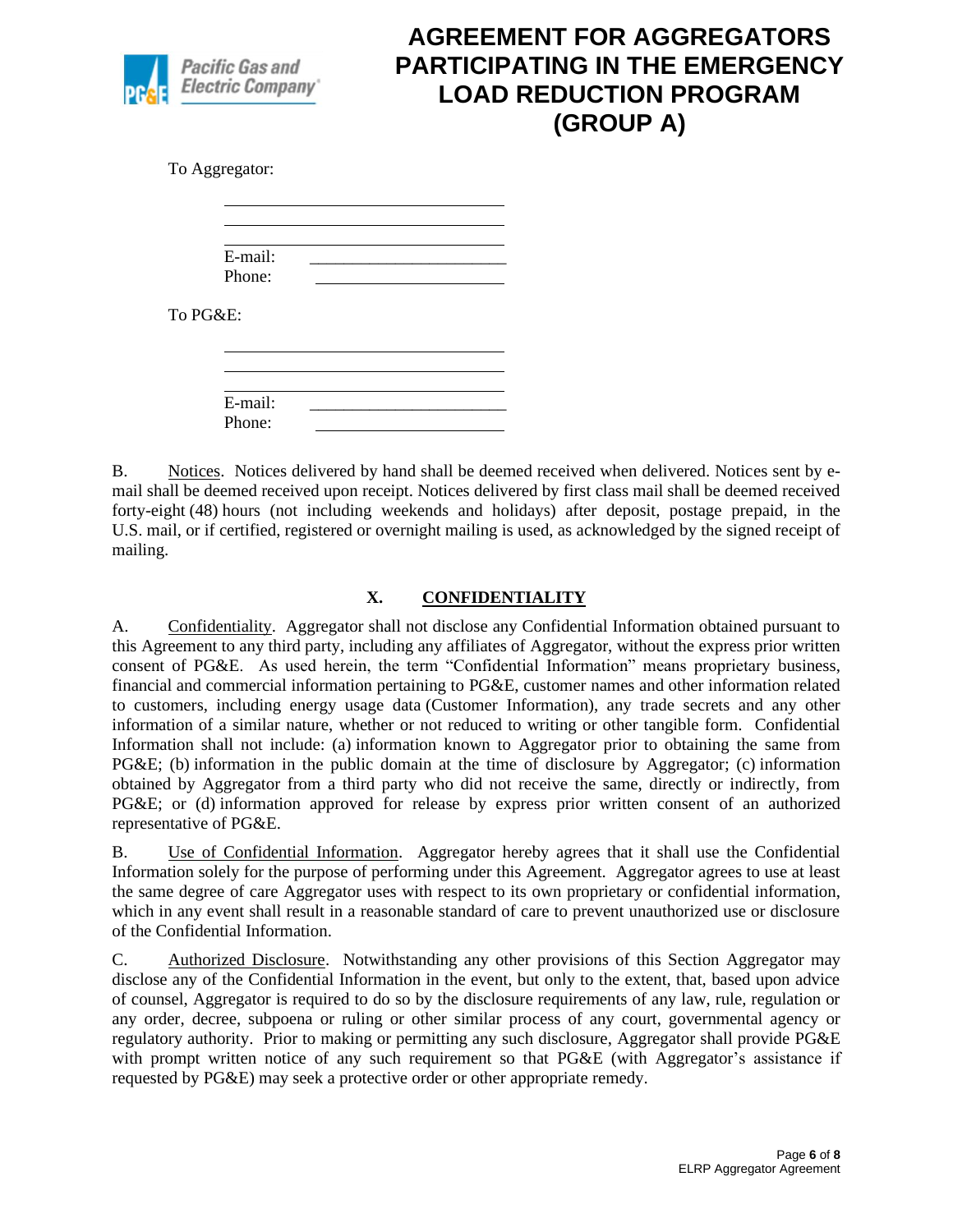

D. Term. The confidentiality provisions set forth in this Section shall remain in full force and effect with respect to any Confidential Information until the date that is five (5) years after the date of PG&E's disclosure of such Confidential Information to Aggregator pursuant to this Agreement; provided, further, that such confidentiality provisions shall remain in full force and effect with respect to any Customer Information in perpetuity.

E. Remedies. The Parties acknowledge that the Confidential Information is valuable and unique, and that damages would be an inadequate remedy for breach of this Section and the obligations of Aggregator are specifically enforceable. Accordingly, the Parties agree that in the event of a breach or threatened breach of this Section by Aggregator, PG&E shall be entitled to seek an injunction preventing such breach, without the necessity of proving damages or posting any bond. Any such relief shall be in addition to, and not in lieu of, monetary damages or any other legal or equitable remedy available to PG&E.

#### **XI. MISCELLANEOUS**

A. Assignment. This Agreement, and the rights and obligations granted and/or obtained by Aggregator hereunder, shall not be further transferred or assigned by Aggregator without the prior written consent of PG&E. Any assignment in violation of this section shall be void.

B. Independent Contractor. Aggregator shall perform its obligations under this Agreement as an independent contractor, and no principal-agent or employer-employee relationship or joint venture or partnership shall be created with PG&E.

C. Choice of Law. This Agreement shall be carried out and interpreted under the laws of the State of California, without regard to any conflict of law principles thereof.

D. Resolution of Disputes. Any dispute arising between the Parties relating to the interpretation of this Agreement or to the performance of a Party's obligations hereunder shall be reduced to writing and referred to the Parties' designated representative for resolution. The Parties shall be required to meet and confer in an effort to resolve any such dispute. If the Parties are unable to resolve such dispute, except for matters and disputes with respect to which the CPUC is the proper venue for dispute resolution pursuant to applicable law or this Agreement, the federal and state courts located in San Francisco, California shall constitute the sole proper venue for resolution of any matter or dispute hereunder. The Parties submit to the exclusive jurisdiction of such courts with respect to such matters and disputes.

E. Waiver. Any failure or delay by either Party to exercise any right, in whole or part, hereunder shall not be construed as a waiver of the right to exercise the same, or any other right, at any time thereafter.

F. CPUC Jurisdiction: This Agreement shall be subject to all legal and regulatory requirements applicable to ELRP (including, without limitation, any decisions, orders or rules of the CPUC) and shall at all times be subject to changes or modifications as the CPUC may, from time to time, direct in the exercise of its jurisdiction.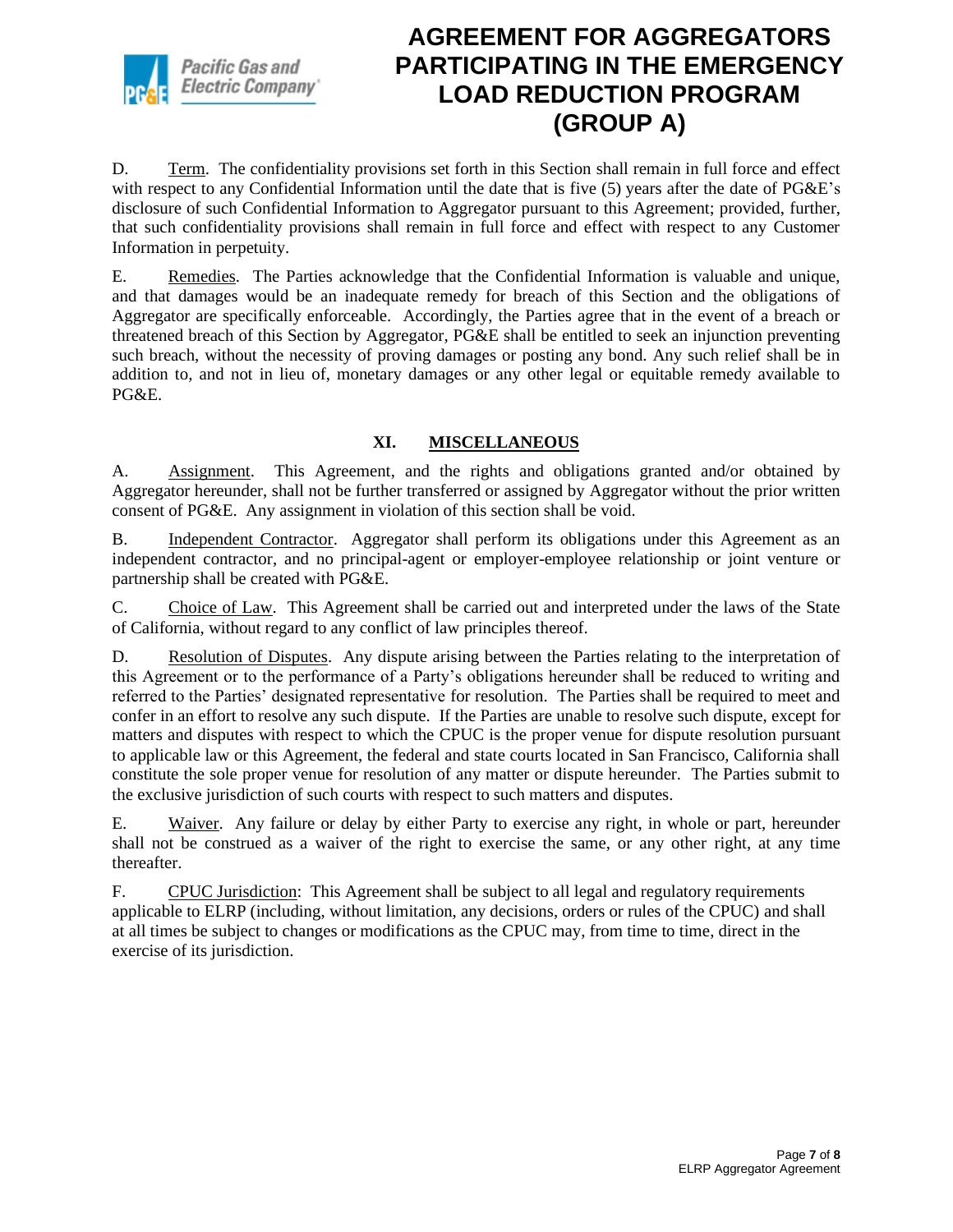

G. Entire Agreement; Amendments. This Agreement, including the Attachments listed below, sets forth the entire understanding of the Parties as to the subject matter hereof, and supersedes any prior discussions, offerings, representations or understanding (whether written or oral), and shall only be superseded by an instrument in writing executed by both Parties. This Agreement shall not be modified by course of performance, course of conduct or usage of trade.

> *Attachment A: PG&E's Group A Terms and Conditions Attachment B: Notice to Add or Delete Customers Participating in the Emergency Load Reduction Program*

H. Survival. Notwithstanding the expiration or termination of this Agreement, the Parties shall continue to be bound by the provisions of this Agreement, which, by their nature, survive completion or termination.

I. Counterparts. This Agreement may be executed in counterparts, each of which shall be deemed to be an original, but all of which together shall constitute one and the same instrument.

J. Headings. The headings contained in this Agreement are solely for the convenience of the Parties and shall not be used or relied upon in any manner in the construction or interpretation of this Agreement.

IN WITNESS WHEREOF, the authorized representatives of PG&E and Aggregator have executed this Agreement as of the Effective Date.

**PACIFIC GAS AND ELECTRIC COMPANY** (Aggregator Company Name) (Signature) (Signature) (Type/Print Name) (Type/Print Name) (Title) (Title) (Date) (Date) Nancy Lee Program Manager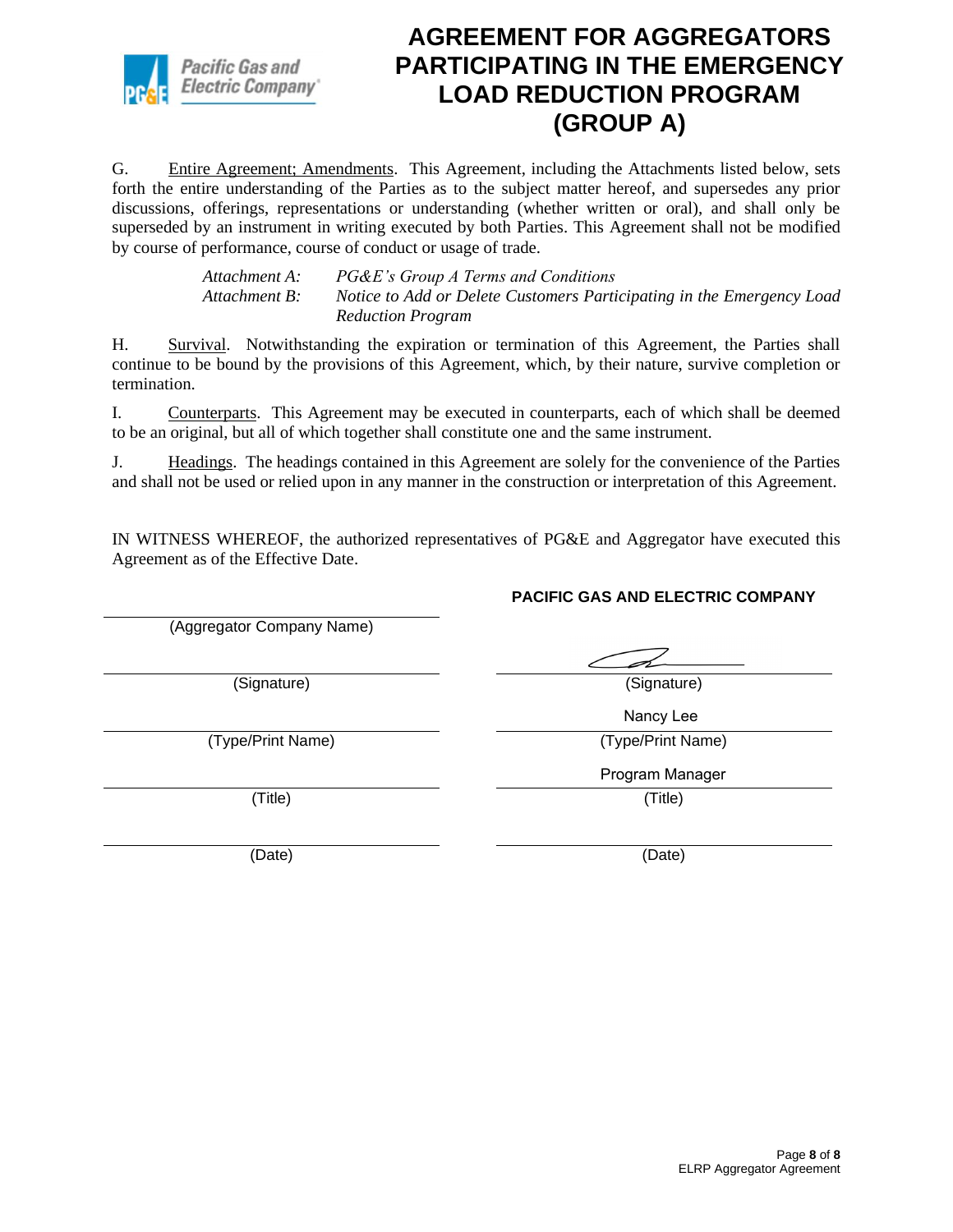

# ATTACHMENT A

PG&E's Group A Terms and Conditions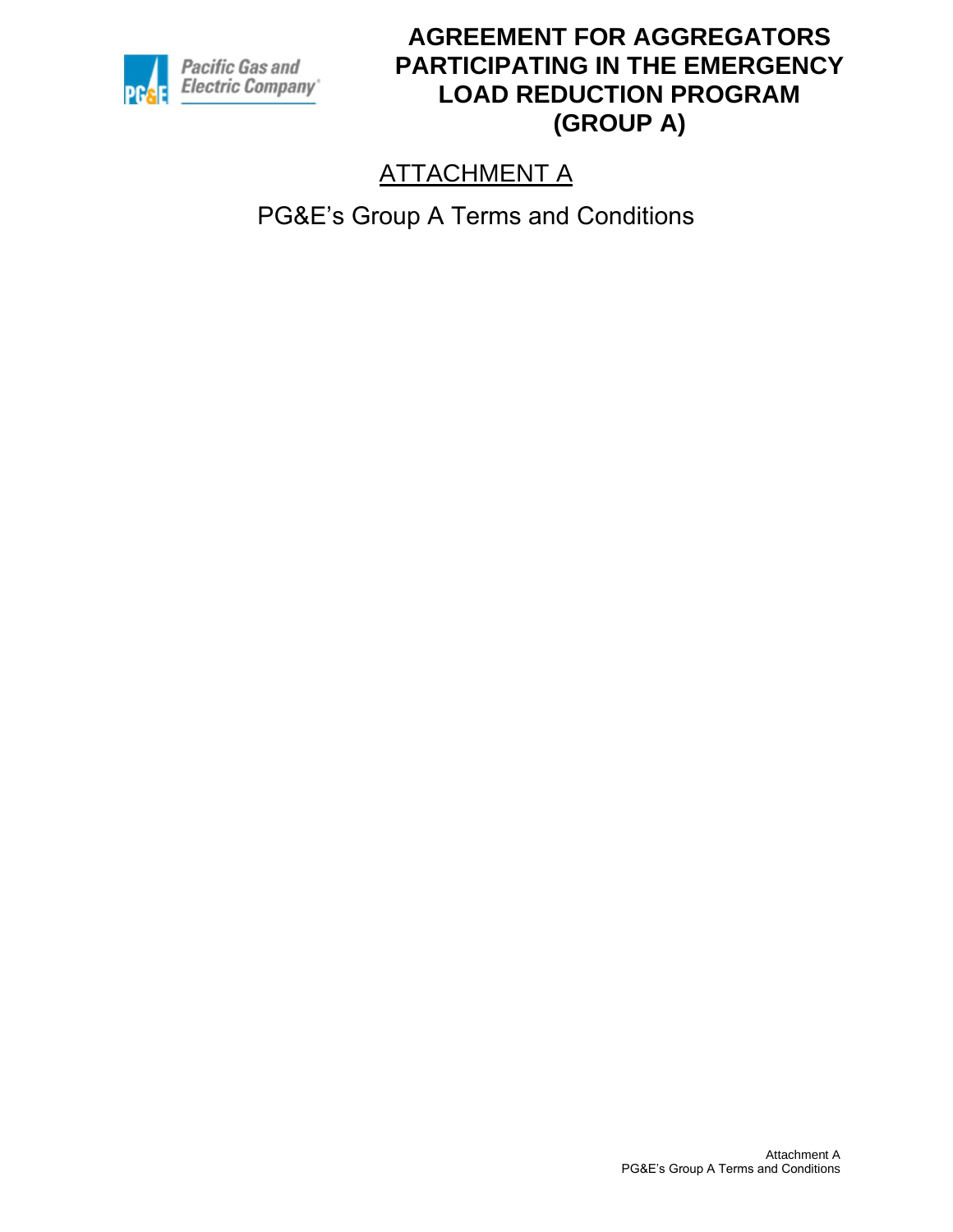

# Pacific Gas & Electric Company Emergency Load Reduction Program (ELRP) Pilot Group A Terms and Conditions Pursuant to California Public Utilities Commission Decision 21-03-056, 21-06- 027 and 21-12-015

January 31, 2022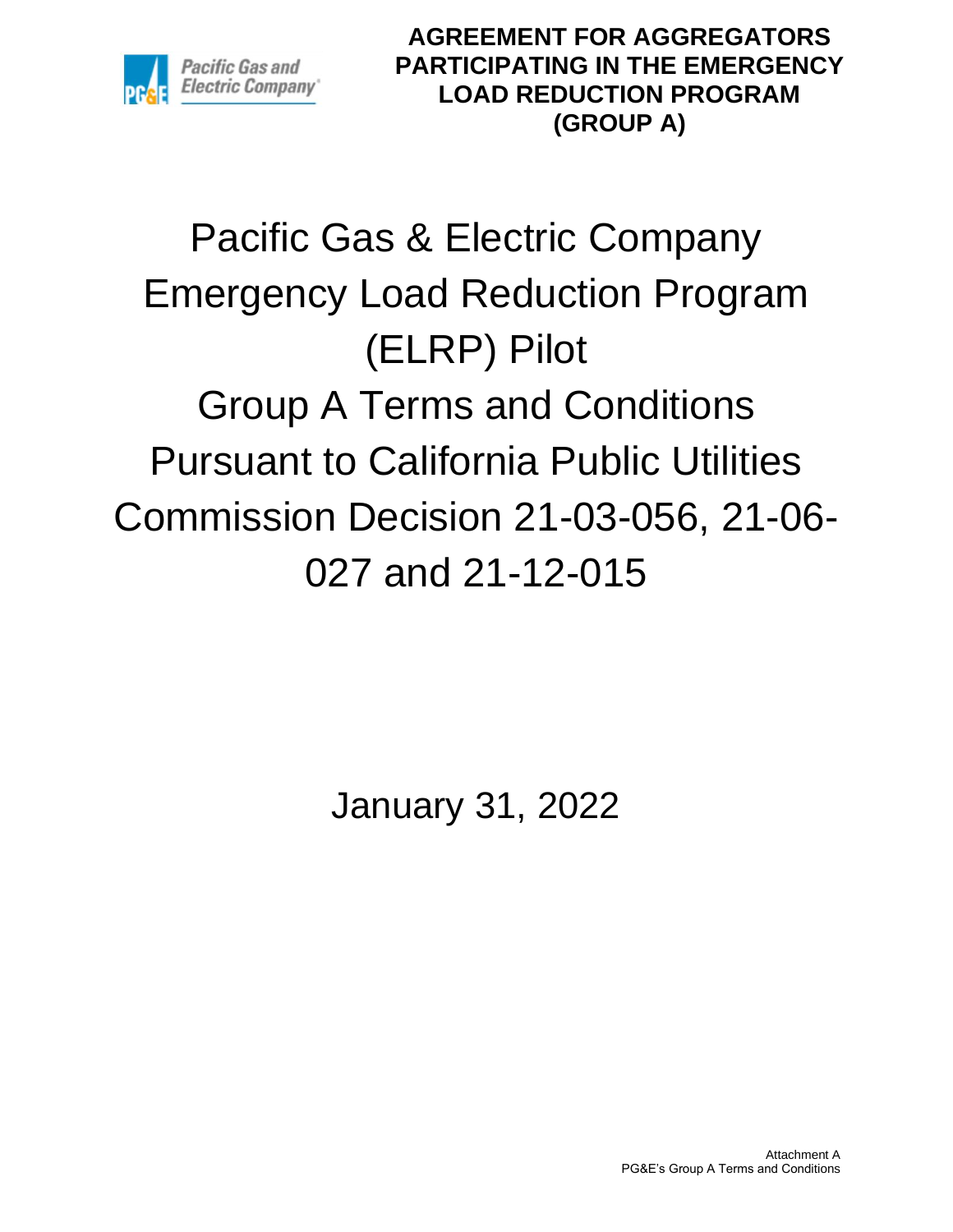

# Contents

| 1            |       |                                                                          |  |
|--------------|-------|--------------------------------------------------------------------------|--|
|              | 1.1   |                                                                          |  |
|              | 1.1.1 |                                                                          |  |
|              | 1.1.2 |                                                                          |  |
|              | 1.1.3 | Sub-Group A.3 - Rule 21 Exporting Distributed Energy Resources 16        |  |
|              | 1.1.4 |                                                                          |  |
|              | 1.1.5 | Sub-Group A.5 – Electric Vehicle (EV) and Vehicle-Grid Integration (VGI) |  |
| $\mathbf{2}$ |       |                                                                          |  |
|              | 2.1   |                                                                          |  |
|              | 2.2   |                                                                          |  |
|              | 2.2.1 |                                                                          |  |
|              | 2.3   |                                                                          |  |
|              | 2.4   |                                                                          |  |
| 3            |       |                                                                          |  |
|              | 3.1   |                                                                          |  |
|              | 3.2   |                                                                          |  |
|              | 3.2.1 |                                                                          |  |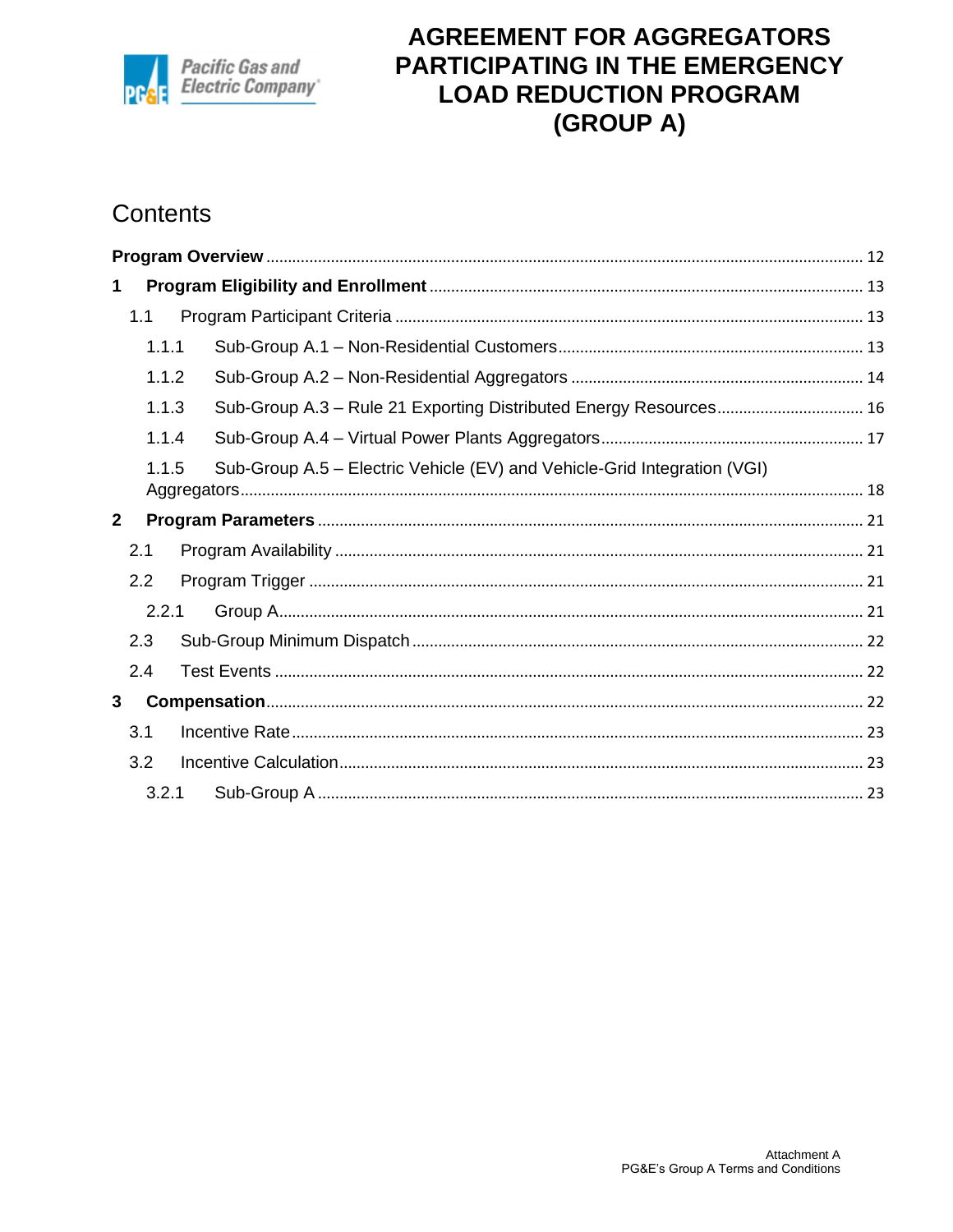

#### <span id="page-11-0"></span>**Program Overview**

On March 26, 2021, the California Public Utilities Commission (CPUC or Commission) issued Decision (D.) 21-03-056 which approved the Emergency Load Reduction Program (ELRP) pilot, a demand response (DR) resource that is not bid or integrated into the CAISO market. The Commission subsequently issued D. 21-06-027 and D. 21- 11-015 making modifications to the ELRP.

These are the Terms and Conditions of the ELRP pilot for potential participants and other interested parties and can change in whole or in part subject to CPUC approval. The ELRP will be administered by Pacific Gas and Electric Company (PG&E), Southern California Edison Company (SCE), and San Diego Gas & Electric Company (SDG&E) for their respective service territories. Any changes made to the ELRP Terms and Conditions will be published in revisions to this document and/or posted to PG&E's website and/or its ELRP Program Administrator's website. Other documents supporting the ELRP will be made available and updated from time to time at PG&E's website and/or its ELRP Program Administrator's website. PG&E has engaged Olivine, Inc., using the ClimateResponseTM Technology Suite to be the Program Administer for the ELRP at this time.

The ELRP pilot provides financial incentives to eligible participants that provide demand load reductions, or demand response, during times of potential or actual stress on the California Independent System Operator (CAISO) transmission system. The ELRP will be available starting May 1, 2021 and will end by October 31, 2025.

The ELRP does not provide capacity or enrollment incentives; rather, incentives are a pay-for-performance energy payment for a customer's verified incremental load reduction. The ELRP load reduction capacity is not eligible for Resource Adequacy (RA), nor in the California Energy Commission (CEC) peak forecast framework. ELRP does not have any California Independent System Operator (CAISO) market obligations.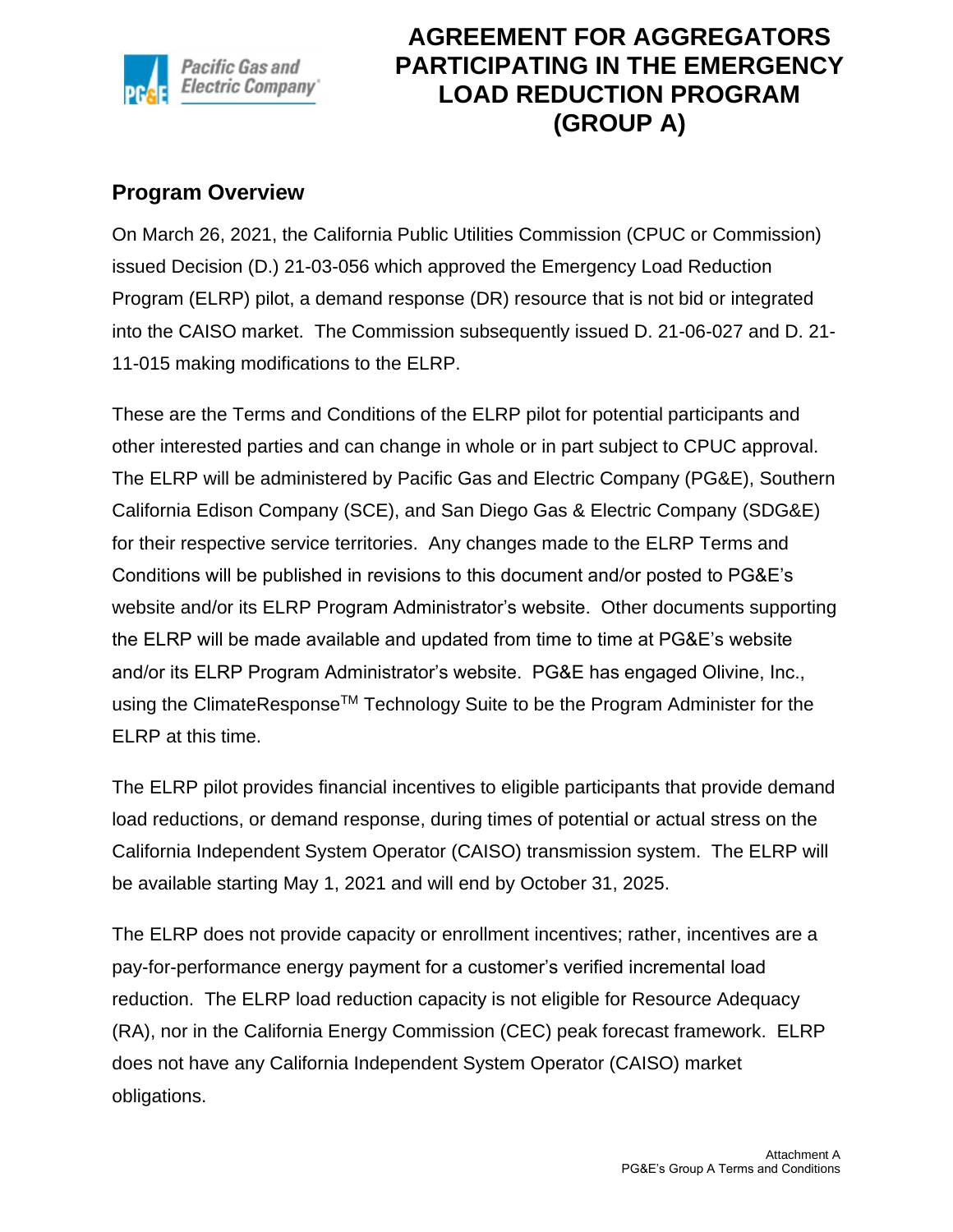

### <span id="page-12-0"></span>1 **Program Eligibility and Enrollment**

#### <span id="page-12-1"></span>1.1 Program Participant Criteria

ELRP eligible participants are divided into several sub-groups (A.1, A.2, A.3, A.4, and A.5). All customers must be located in PG&E's service territory and must have a PG&E approved interval meter or SmartMeter™ meter that can measure energy consumption at least hourly, and if applicable, can measure exported energy.<sup>3</sup>

#### **Group A: Select customers and aggregators not participating in DR programs**

- Sub-Group A.1. Non-Residential Customers
- Sub-Group A.2. Non-Residential Aggregators
- Sub-Group A.3. Rule 21 Exporting Distributed Energy Resources (DERs)
- Sub-Group A.4. Virtual Power Plants (VPP) Aggregators
- Sub-Group A.5. Electric Vehicle (EV) and Vehicle-Grid Integration (VGI) **Aggregators**

Additional descriptions for each of these 5 sub-groups are provided below.

#### <span id="page-12-2"></span>1.1.1 Sub-Group A.1 – Non-Residential Customers

Bundled and unbundled non-residential customers that meet all of the following criteria may directly participate in ELRP:

- **EXEC** Customer's service account is classified as non-residential<sup>4</sup>; and
- Customer's service account must be able to reduce load by a minimum of one kilowatt during an ELRP event; and
- Customer's service account is not simultaneously enrolled in another DR program offered by an IOU, demand response provider (DRP), or Community Choice Aggregator (CCA), with the exception that dual

<sup>&</sup>lt;sup>3</sup> PG&E is not required to install an interval meter and communication equipment or SmartMeter<sup>TM</sup> to provide remote read capability if the installation is impractical or not economically feasible.

<sup>4</sup> Non-residential consists of Commercial, Industrial and Agricultural as well as Small Medium Business.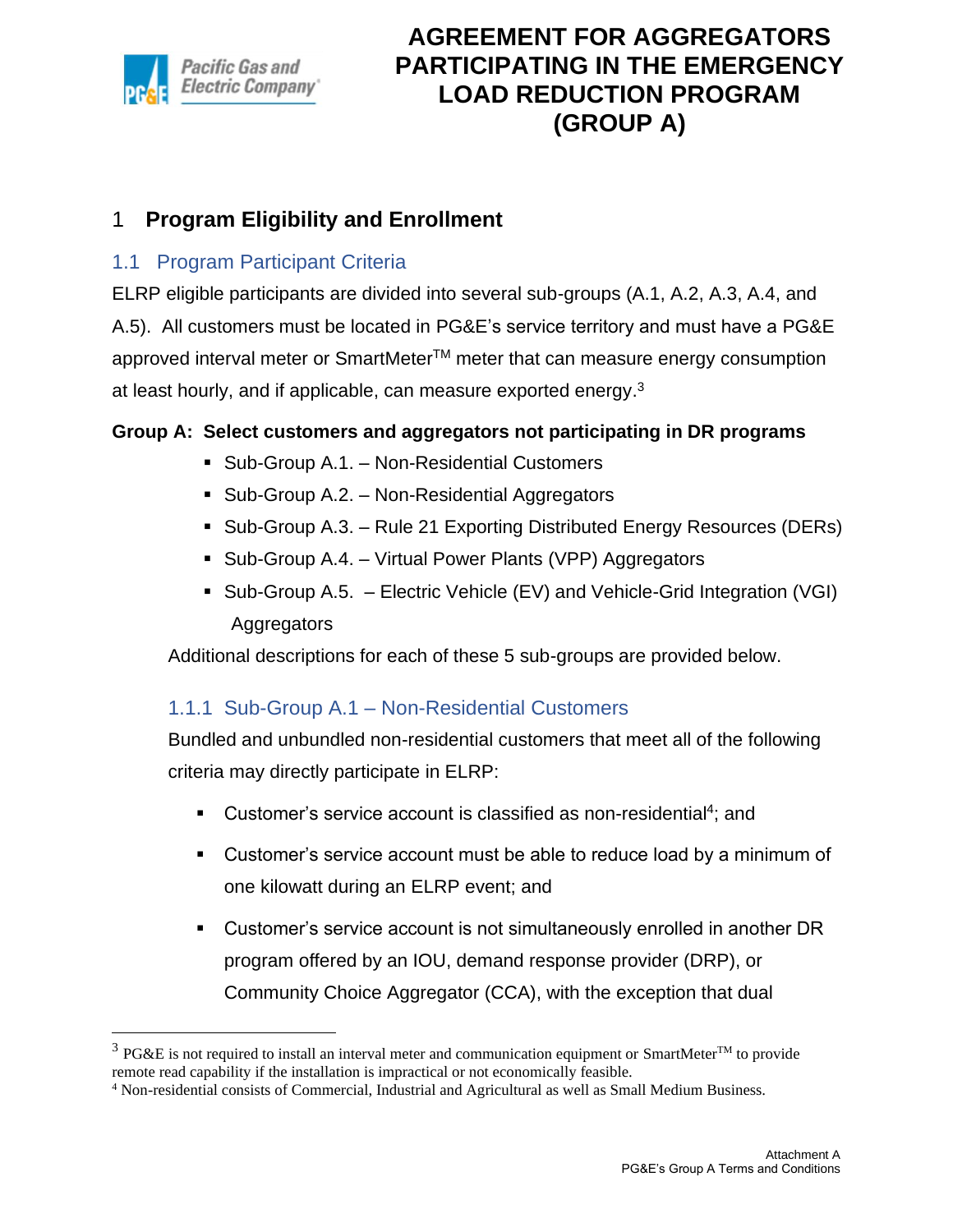

enrollment is allowed in PG&E's Base Interruptible Program (BIP) subject to compliance with the BIP tariff.

If an eligible BIP customer is participating with a BIP aggregator and their BIP aggregator chooses to participate in the ELRP, then the BIP customer must participate under Sub-Group A.2. If the customer's BIP aggregator chooses not to participate in ELRP, then a BIP customer may enroll and participate in ELRP under Sub-Group A.1.

### 1.1.1.1 Enrollment Process for Sub-Group A.1

Qualifying individual customers can directly apply and enroll with PG&E at [elrp.olivineinc.com.](https://nam10.safelinks.protection.outlook.com/?url=http%3A%2F%2Felrp.olivineinc.com%2F&data=04%7C01%7Csscb%40pge.com%7C09d035719f6043271a4108d908cedc16%7C44ae661aece641aabc967c2c85a08941%7C0%7C0%7C637550506815114731%7CUnknown%7CTWFpbGZsb3d8eyJWIjoiMC4wLjAwMDAiLCJQIjoiV2luMzIiLCJBTiI6Ik1haWwiLCJXVCI6Mn0%3D%7C1000&sdata=DOMTDKjH5fUQaO0y6P6AdoaZKhkkRzRMXD8HyYbpnhU%3D&reserved=0) At the time of enrollment, or at designated times during the ELRP pilot, customers must nominate, unless exempt, an estimated target load reduction quantity to be achieved during an ELRP event and, if applicable, must provide information about their back-up generation (BUG), including: (1) location (address), (2) type of fuel used (e.g., diesel, natural gas, battery, etc.), (3) the nameplate capacity of the generator, (4) the notice time for the generator, and (5) the ramp time for the generator that may be used during ELRP events.

### **BIP customers who are currently enrolled with a third-party aggregator should contact their aggregator for enrollment options.**

#### 1.1.1.2 Disenrollment Process for Sub-Group A.1

Sub-group A.1 participants can disenroll from the ELRP by contacting the Program Administrator under Section 1.1.1.1 titled Enrollment Process with a 30-day written notice. The disenrollment will become effective within 30 days after the written notice is received.

#### <span id="page-13-0"></span>1.1.2 Sub-Group A.2 – Non-Residential Aggregators

Third-party, non-residential aggregators—including those participating in PG&E's Base Interruptible Program (BIP)—are eligible to participate in ELRP. Aggregators can only add bundled and unbundled non-residential service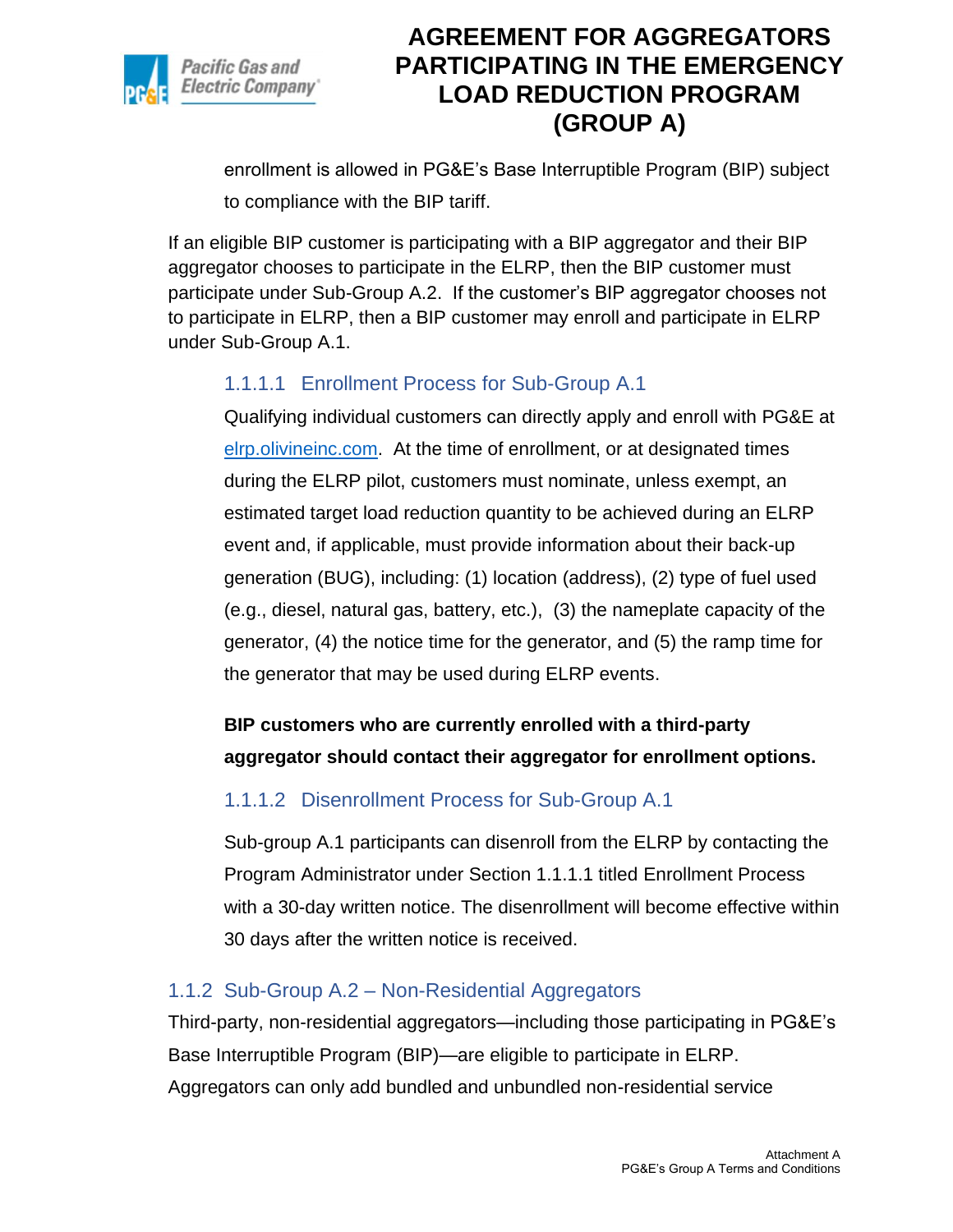

accounts for ELRP that meet the following criteria:

- Customer's service account is classified as non-residential; and
- Customer's service account is not simultaneously enrolled in another DR program offered by an IOU (with the exception of BIP), demand response provider (DRP), or Community Choice Aggregator (CCA).

BIP aggregators must enroll their entire BIP portfolio. The aggregated resource capacity meets or exceeds 500 kW for non-BIP aggregators.

### 1.1.2.1 Application Process for Sub-Group A.2

Sub-Group A.2 applicants can enroll into the ELRP by contacting the Program Administrator under Section 1.1.1.1 titled Enrollment Process.

At the time of enrollment, or at designated times during the ELRP pilot, non-residential aggregators must nominate an estimated, portfolio load reduction quantity to be achieved during an ELRP event and provide information about their customer's back-up generation (BUG), including: (1) location (address), (2) type of fuel used (e.g., diesel, natural gas, battery, etc.), (3) the nameplate capacity of the generator, (4) the notice time for the generator, and (5) the ramp time that may be used during ELRP events.

New BIP aggregators will need to affirm intent to participate in ELRP subgroup A.2 no later than April 15 of the program year and as part of enrollment, nominate an estimated, portfolio load reduction quantity no later than April 30 of the program year.

### 1.1.2.2 Disenrollment Process for Sub-Group A.2

Sub-Group A.2 participants can disenroll from the ELRP by contacting the Program Administrator under Section 1.1.1.1 titled Enrollment Process. Disenrollment requests are processed on an annual basis and requests must be received by April 15 of the program year otherwise, the disenrollment will not be effective until the following program year.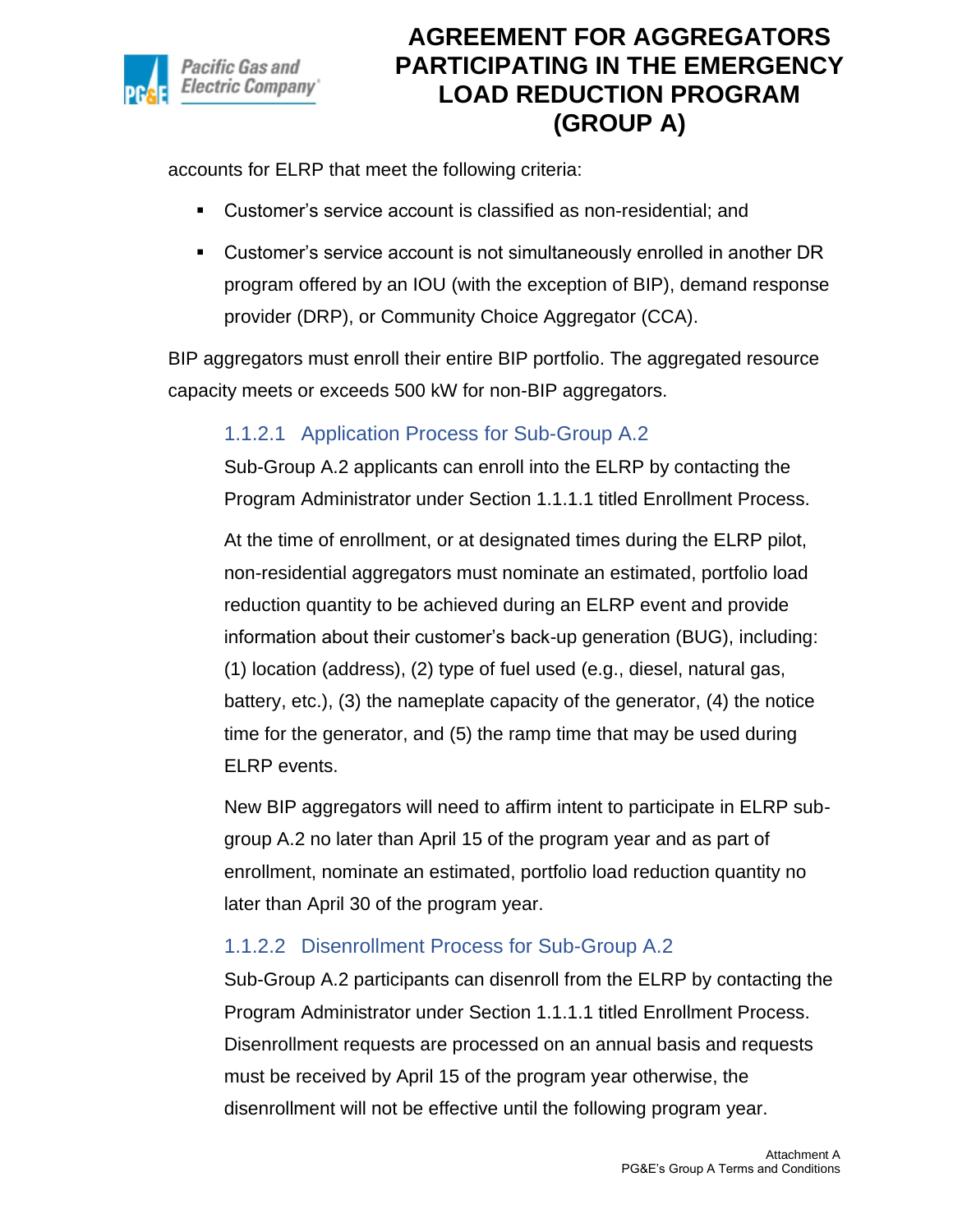

#### <span id="page-15-0"></span>1.1.3 Sub-Group A.3 – Rule 21 Exporting Distributed Energy Resources

Bundled and unbundled non-residential customers that meet all of the following criteria may directly participate in ELRP:

- Customer's service account is not simultaneously enrolled in any marketintegrated DR program offered by PG&E, a third-party DRP, or CCA; and
- Customer's service account possesses a behind-the-meter (BTM) Rule 21-interconnected device (including Prohibited Resources/BUG) with an existing Rule 21 export permit; and
- Customer's BTM Rule 21 physical interconnected device has a minimum capacity of 25 kW and is able to export a minimum of 25 kW for at least one hour in compliance with Rule 21 and other applicable regulations and permits during an ELRP event.

#### 1.1.3.1 Application Process for Sub-Group A.3

Sub-Group A.3 applicants can enroll into the ELRP by contacting the Program Administrator identified under Section 1.1.1.1 titled Enrollment Process.

At the time of enrollment, or at designated times during the ELRP pilot, the applicant must nominate, unless exempt, an estimated target load reduction quantity for each eligible account to be achieved during an ELRP event and, if applicable, must provide information about their customer's back-up generation (BUG), including: (1) location (address), (2) type of fuel used (e.g., diesel, natural gas, battery, etc.), (3) the nameplate capacity of the generator, (4) the notice time for the generator, and (5) the ramp time for the generator that may be used during ELRP events.

### 1.1.3.2 Sub-Group A.3 Use of Virtual Aggregation

The use of a virtual aggregation may be elected by a customer at the time of enrollment. A virtual aggregation permits a customer with control over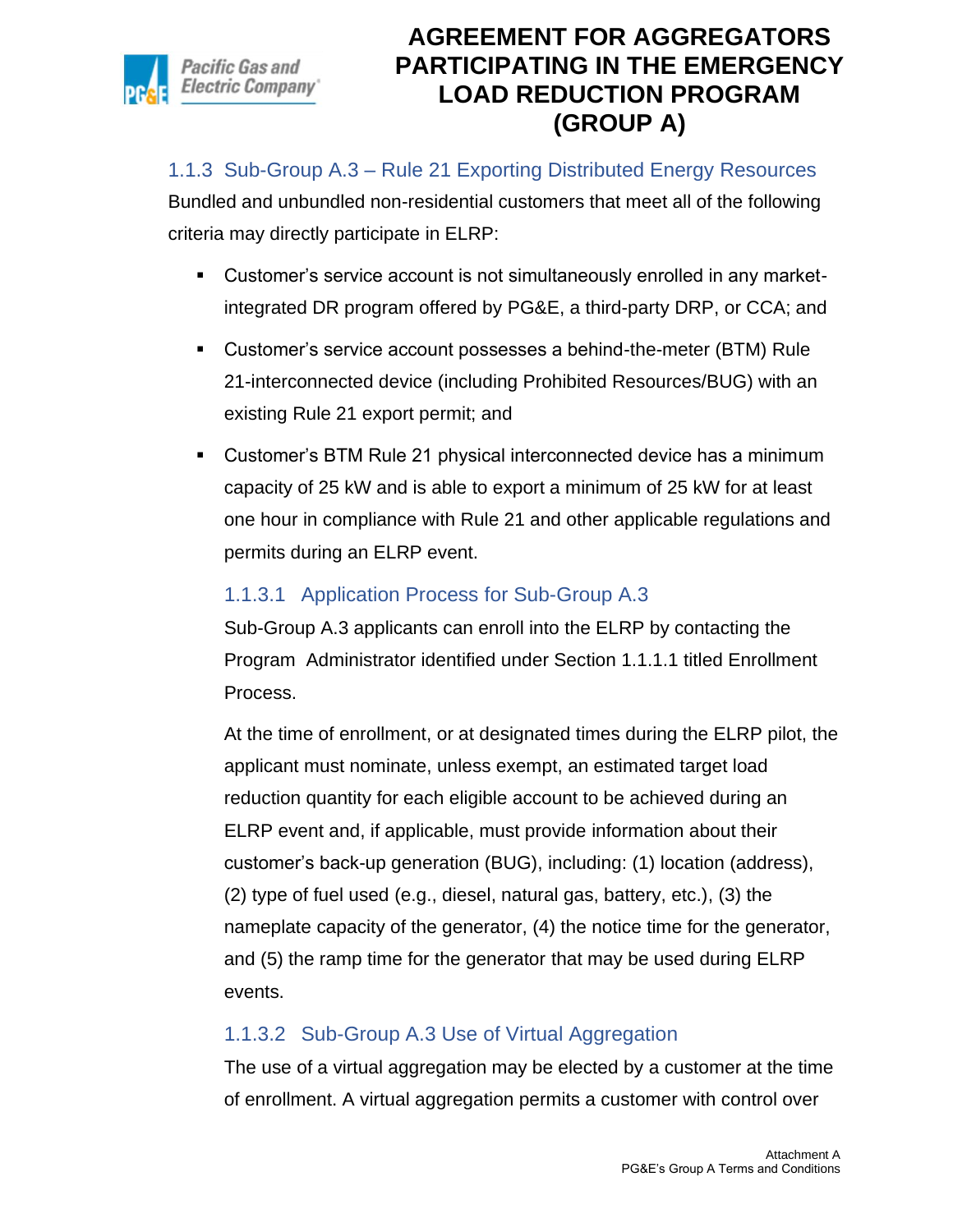

multiple electrically contiguous<sup>5</sup> sites to aggregate the load and generation to fully utilize the sum of the net export allowed by any Rule 21 permit(s) associated with the sites. Virtual Aggregation application will be reviewed and approved by PG&E on a case-by-case basis.

#### 1.1.3.3 Disenrollment Process for Sub-Group A.3

Sub-group A.3 participants can disenroll from the ELRP by contacting the Program Administrator under Section 1.1.1.1 titled Enrollment Process with a 30-day written notice. The disenrollment will become effective within 30 days after the written notice is received.

#### <span id="page-16-0"></span>1.1.4 Sub-Group A.4 – Virtual Power Plants Aggregators

A third-party aggregator managing a BTM hybrid Virtual Power Plant (VPP) consisting of storage paired with net energy metering (NEM) solar and/or standalone storage deployed with residential (bundled or unbundled) and/or nonresidential (bundled or unbundled) customers, whose VPP meet all of the following criteria, is eligible participate in ELRP:

- **•** The VPP or any customer site within the aggregation is not simultaneously enrolled in a market-integrated DR program offered by PG&E, a third-party DRP, or CCA; and
- All sites within the VPP aggregation are located within PG&E's service territory; and
- The aggregated BTM storage capacity of the VPP is a minimum of 500 kW, where the VPP size is determined by summing the Rule 21 interconnected capacity of the individual storage devices comprising the aggregation, and

<sup>5</sup> Per D. 21-12-015, "Two sites are considered electrically contiguous when they have electric service derived from the same utility distribution transformer secondary and there are no devices on the utility distribution system that can interrupt power flow to only one site. "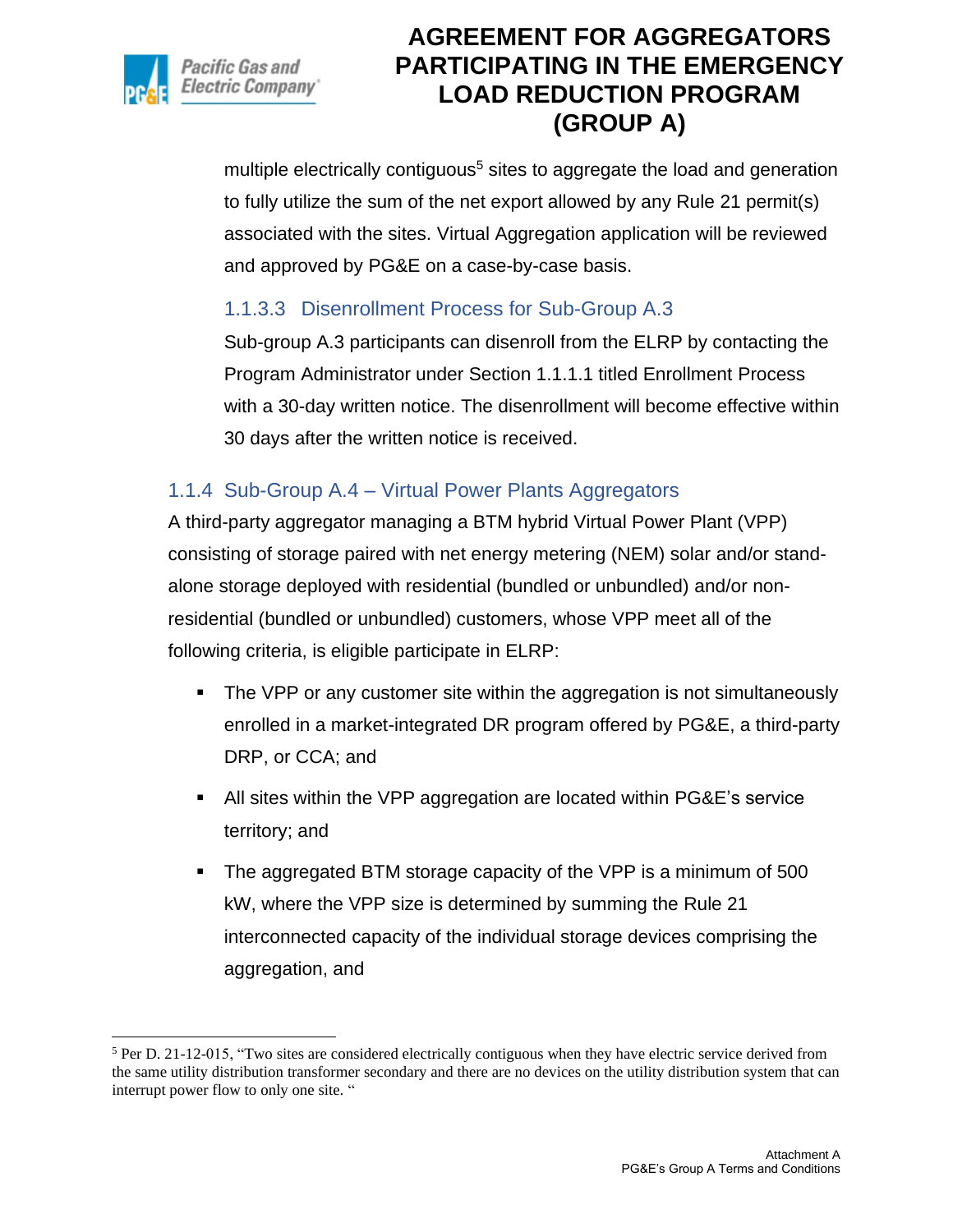

■ Each site within the VPP aggregation has a Rule 21 permit and operates in a manner complaint with existing rules and tariffs applicable to the site.

#### 1.1.4.1 Application Process for Sub-Group A.4

Sub-Group A.4 applicants can enroll into the ELRP by contacting the Program Administrator identified under Section 1.1.1.1 titled Enrollment Process.

At the time of enrollment, or at designated times during the ELRP pilot, the VPP aggregator must nominate an estimated target load reduction for their VPP aggregation to be achieved during an ELRP event and, if applicable, must provide information about their customer's back-up generation (BUG), including: (1) location (address), (2) type of fuel used (e.g., diesel, natural gas, battery, etc.), (3) the nameplate capacity of the generator, (4) the notice time for the generator, and (5) the ramp time for the generator that may be used during ELRP events.

### 1.1.4.2 Disenrollment Process for Sub-Group A.4

Sub-Group A.4 participants can disenroll from the ELRP by contacting the Program Administrator under Section 1.1.1.1 titled Enrollment Process. Disenrollment requests are processed on an annual basis and requests must be received by April 15 of the program year otherwise, the disenrollment will not be effective until the following program year.

Sub-Group A.4 participants must nominate a non-zero estimated, portfolio load reduction quantity and failure to do so may result in disenrollment from the ELRP.

### <span id="page-17-0"></span>1.1.5 Sub-Group A.5 – Electric Vehicle (EV) and Vehicle-Grid Integration (VGI) Aggregators

A third-party aggregator managing a Vehicle-Grid-Integration (VGI) aggregation consisting of any combination of electric vehicles and charging stations – including those that are capable of managed one-way charging (V1G) and bi-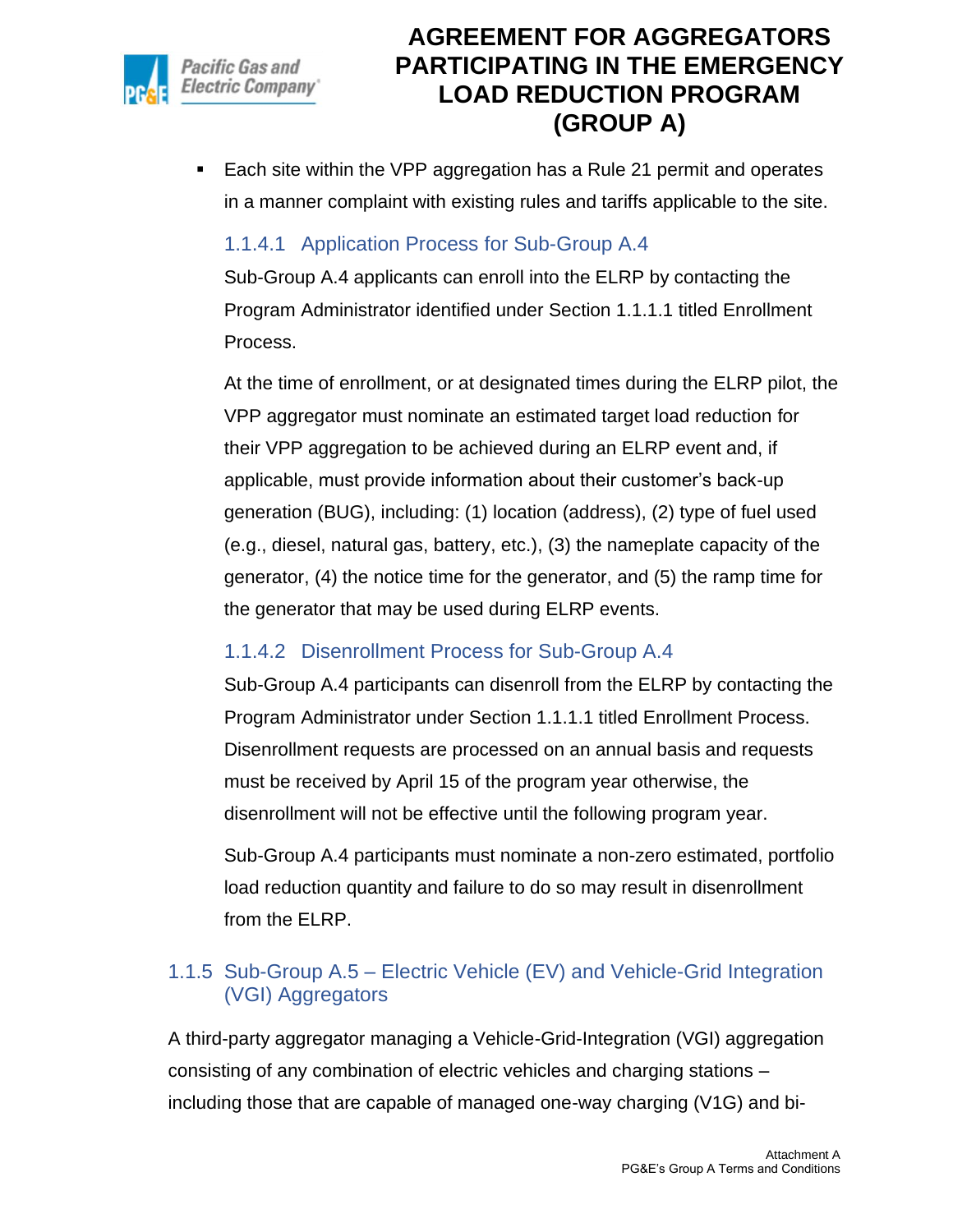

directional charging and discharging (V2G) deployed with residential (bundled or unbundled) or non-residential (bundled or unbundled) customers that meets the following criteria, is eligible to participate in ELRP:

- The VGI aggregation or any customer site within the aggregation is not simultaneously enrolled in a market-integrated, supply-side DR program offered by PG&E, third-party DRP, or CCA, and
- All sites within the VGI aggregation are located within PG&E's service territory, and
- All sites within the VGI aggregation have operational electric vehicle supply equipment (EVSE), and
- Sites within the VGI aggregation that intend to implement V2G must have UL 1741 SA<sup>6</sup> certification, any subsequent UL 1741 supplement certification as required in Rule 21 or Smart Inverter Working-Group recommended smart inverter functions and satisfies all other Rule 21 interconnection requirements, and
- The VGI aggregation can contribute Incremental Load Reduction (ILR) equal to or greater than 25 kW for a minimum of one hour during an ELRP event.

### 1.1.5.1 Application Process for Sub-Group A.5

Sub-Group A.5 applicants can enroll into the ELRP by contacting the Program Administrator identified under Section 1.1.1.1 titled Enrollment Process.

At the time of enrollment, or at designated times during the ELRP pilot, the VGI aggregator must nominate an estimated target load reduction quantity for their VGI aggregation to be achieved during an ELRP event and, if

<sup>6</sup> Direct Current (DC) V2G EVSE that have UL 1741 certification, but not UL 1741 SA, may interconnect initially for the purposes of participating in the ELRP, subject to remaining Rule 21 interconnection requirements. PG&E reserves the right to terminate this exception after the 2024 ELRP season via a Tier 2 Advice Letter filing. Termination of this pathway would not affect previously interconnected EVSE.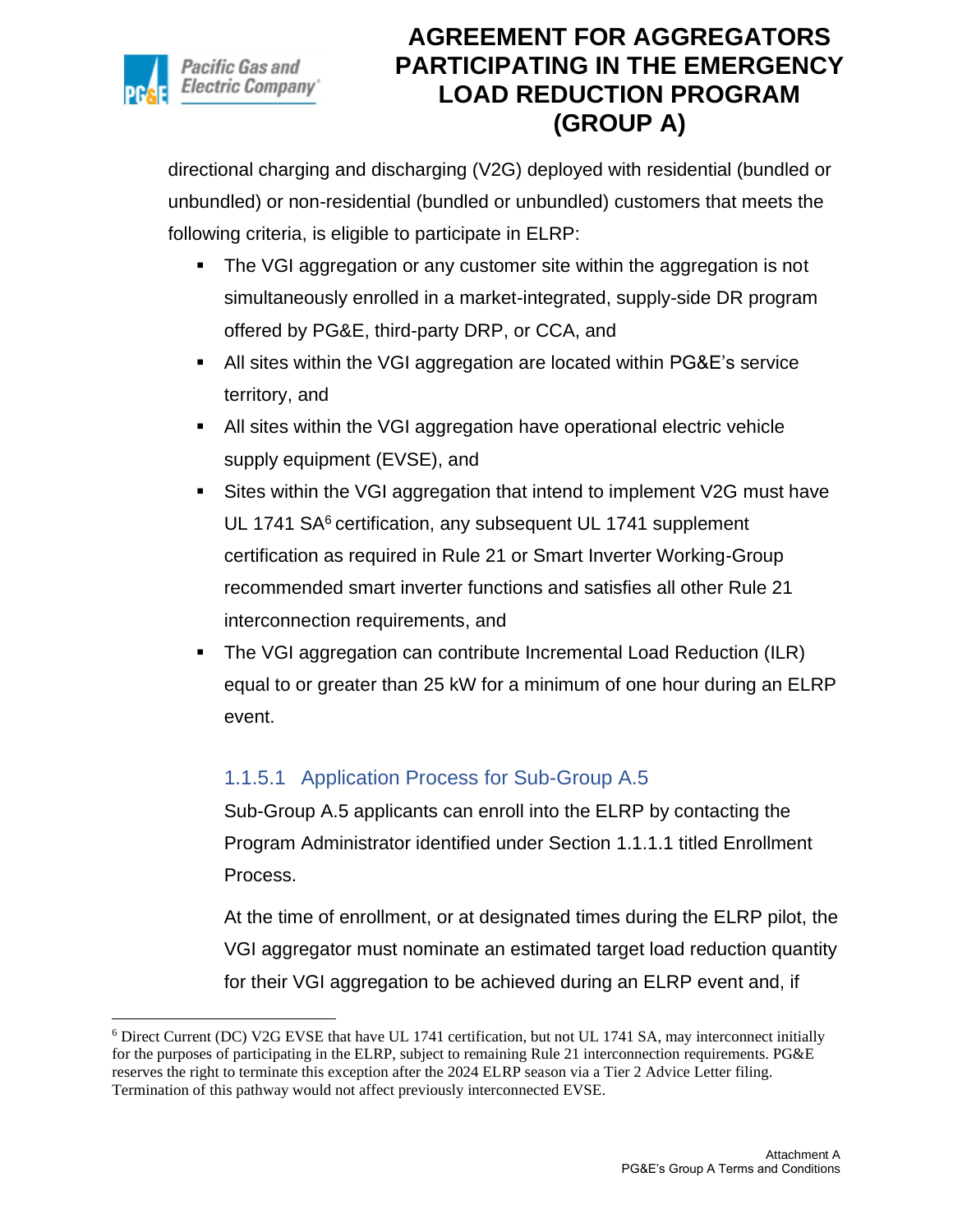

applicable, must provide information about their customer's back-up generation (BUG), including: (1) location (address), (2) type of fuel used (e.g., diesel, natural gas, battery, etc.), (3) the nameplate capacity of the generator, (4) the notice time for the generator, and (5) the ramp time for the generator that may be used during ELRP event.

### 1.1.5.2 Sub-Group A.5 Use of Virtual Aggregation

The use of a virtual aggregation may be elected by an aggregator at the time of enrollment. A virtual aggregation permits separately metered EVSE that have a Rule 21 Interconnection Agreement to be aggregated with other load and generation at an electrically contiguous<sup>7</sup> host site. This aggregation will allow export from the EVSE to reduce the host site's load. Such aggregation will permit an amount up to the sum of the net exports allowed by all available Rule 21 Interconnection Agreements pertaining to the EVSE site and the host site. Virtual Aggregation applications will be reviewed and approved by PG&E on a case-by-case basis.

### 1.1.5.3 Disenrollment Process for Sub-Group A.5

Sub-Group A.5 participants can disenroll from the ELRP by contacting the Program Administrator under Section 1.1.1.1 titled Enrollment Process. Disenrollment requests are processed on an annual basis and requests must be received by April 15 of the program year otherwise, the disenrollment will not be effective until the following program year.

Sub-Group A.5 participants must nominate a non-zero estimated, portfolio load reduction quantity and failure to do so may result in disenrollment from the ELRP.

 $7$  Per D. 21-12-015, "Two sites are considered electrically contiguous when they have electric service derived from the same utility distribution transformer secondary and there are no devices on the utility distribution system that can interrupt power flow to only one site. "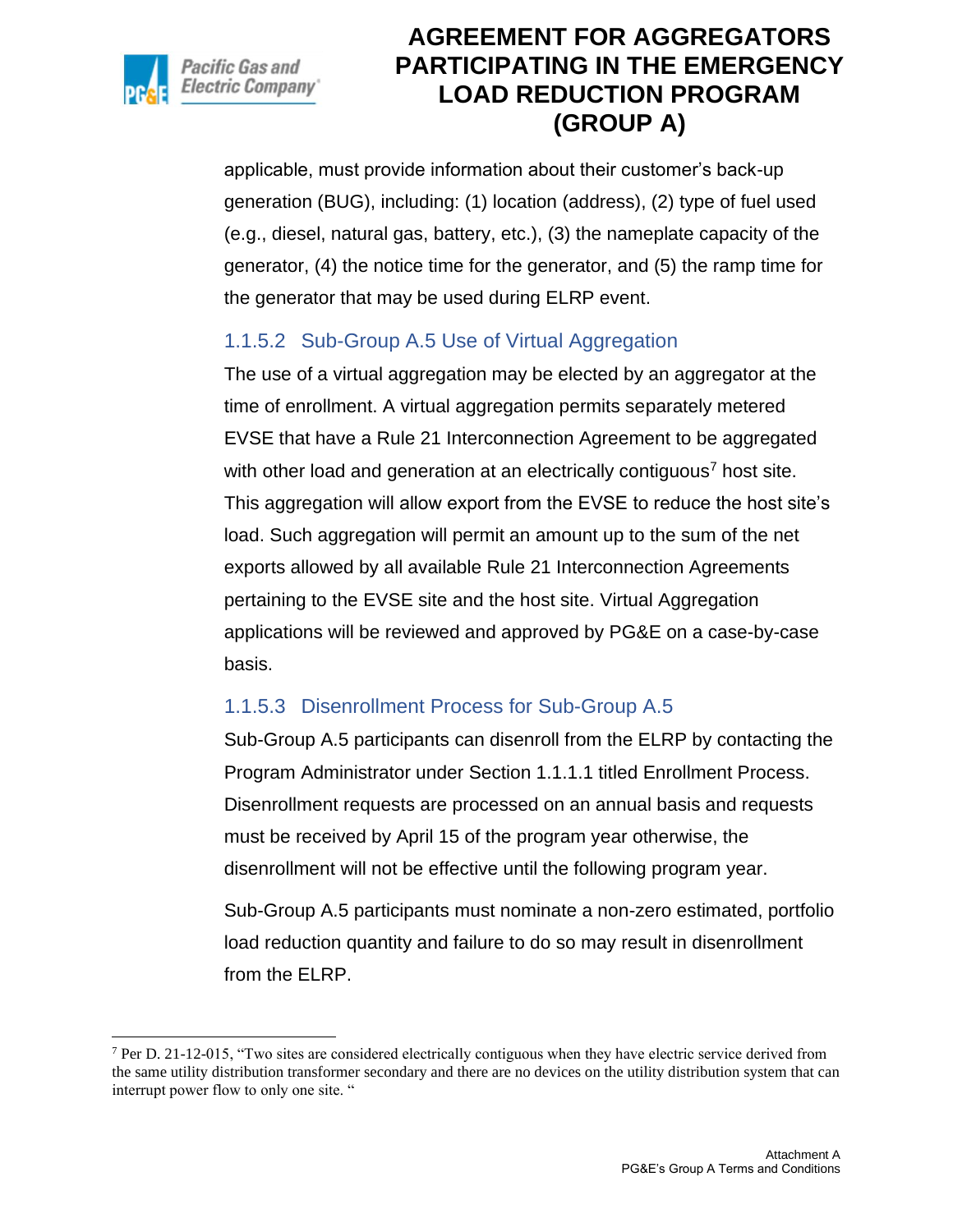

### <span id="page-20-0"></span>2 **Program Parameters**

#### <span id="page-20-1"></span>2.1 Program Availability

The ELRP has the following program parameters for all participants:

- Program Availability:
	- $\circ$  May October
	- $\circ$  Seven (7) days per week
	- o 4 p.m. to 9 p.m. (Pacific Time Zone)
- Event Duration:
	- o 1-hour minimum; 5-hour maximum
- Annual Dispatch Limit:
	- $\circ$  Up to 60 hours
- Consecutive Day Dispatches
	- o No constraints (limits)

#### <span id="page-20-2"></span>2.2 Program Trigger

ELRP may be activated after the CAISO issues or declares an "Alert, Warning, Emergency (AWE)". The AWE process is defined by the CAISO Operating Procedure 4420. The ELRP utilizes Day-Ahead (DA) and Day-Of (DO) triggers for Group A participants.

Sub-groups with a minimum dispatch requirement—as specified in Section 2.3—may have additional program triggers in response to forecasted or anticipated grid stress conditions which may be utilized in order to achieve the minimum dispatch requirement.

In the future, when the CAISO completes the transition from the current AWE process to the North American Electric Reliability Corporation (NERC) Energy Emergency Alert (EEA) standards, then the AWE declarations shall be replaced with the equivalent NERC EEA level notice.

#### <span id="page-20-3"></span>2.2.1 Group A

PG&E shall notify Group A participants of the start time and end time of the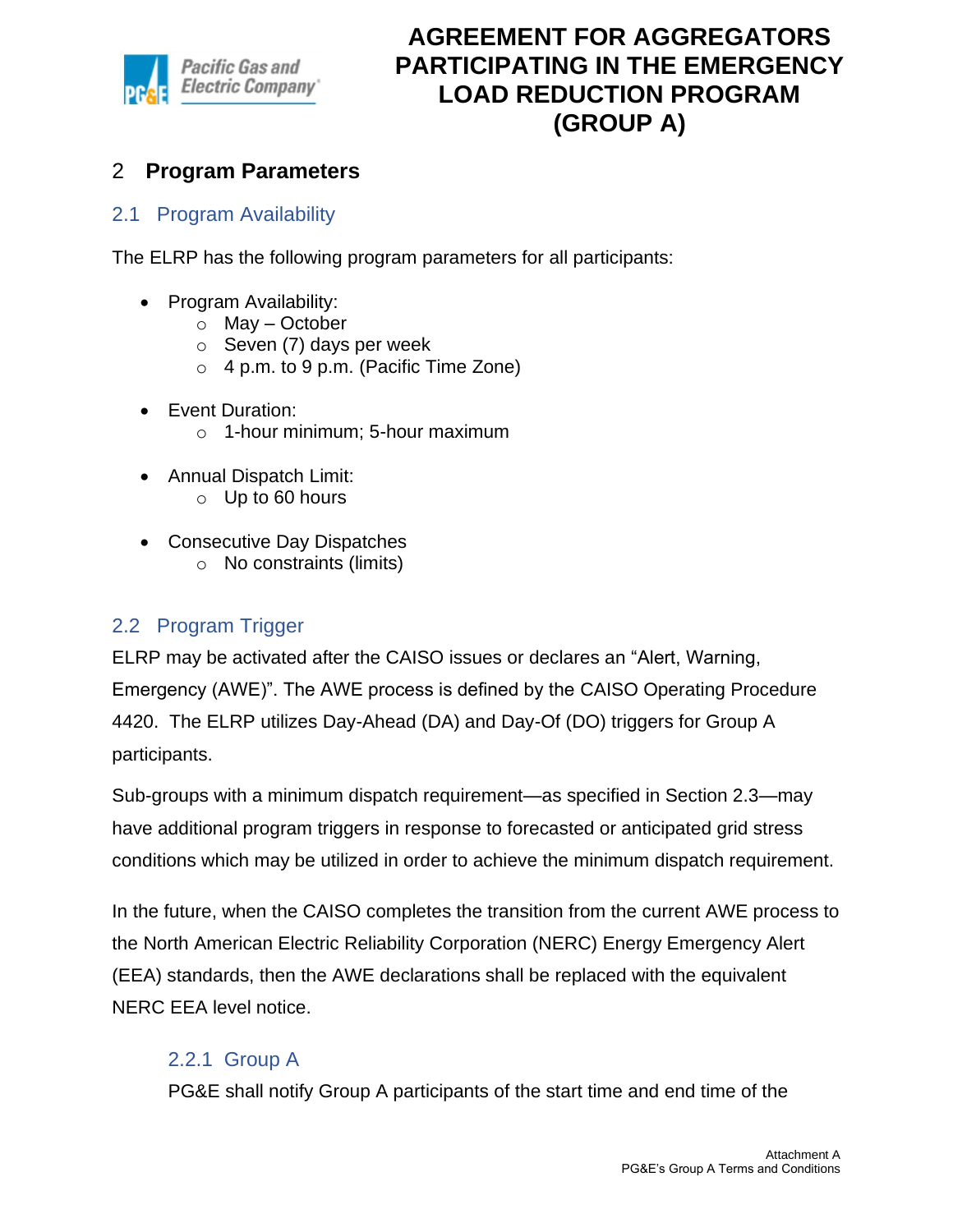

ELRP event. Notification can occur through email or text. Customers or participants with connected Automated Demand Response (AutoDR or ADR) technology may also receive a notification.

#### <span id="page-21-0"></span>2.3 Sub-Group Minimum Dispatch

A minimum number of dispatch hours will be implemented within the program availability for sub-groups A.2 (Non-BIP), A.4 and A.5. The minimum dispatch hours for each sub-group are specified in the following table.

| <b>ELRP Sub-Group</b>                     | <b>Minimum Dispatch Hours</b> |
|-------------------------------------------|-------------------------------|
| A.2 Non-Residential Aggregators (Non-BIP) | 16                            |
| A.4 Virtual Power Plant Aggregators       | 20                            |
| A.5 Vehicle-Grid Integration Aggregators  | 30                            |

#### <span id="page-21-1"></span>2.4 Test Events

If an ELRP event or dispatch does not occur during the season, PG&E will conduct one test event, with a two-hour duration, per year for Group A.1 and A.3 participants. Group A.1 and A.3 participants, except for those relying exclusively on prohibited resources, are required to participate in test events. **Use of prohibited resources during a test event is not permitted and will not be compensated.** Otherwise, all other incremental load reduction delivered during the ELRP test event is eligible for ELRP compensation set forth in Section 3 below.

### <span id="page-21-2"></span>3 **Compensation**

Participation during an ELRP event is entirely voluntary, and no financial penalties will result from not meeting or exceeding the nominated target load reduction during the event.

Incremental load reduction (ILR) is defined as the load reduction achieved during an ELRP event incremental or relative to the non-event applicable baseline and/or any other existing commitment. Only ILR is eligible for compensation under ELRP.

Any load reduction technology may be used during an ELRP event to achieve ILR.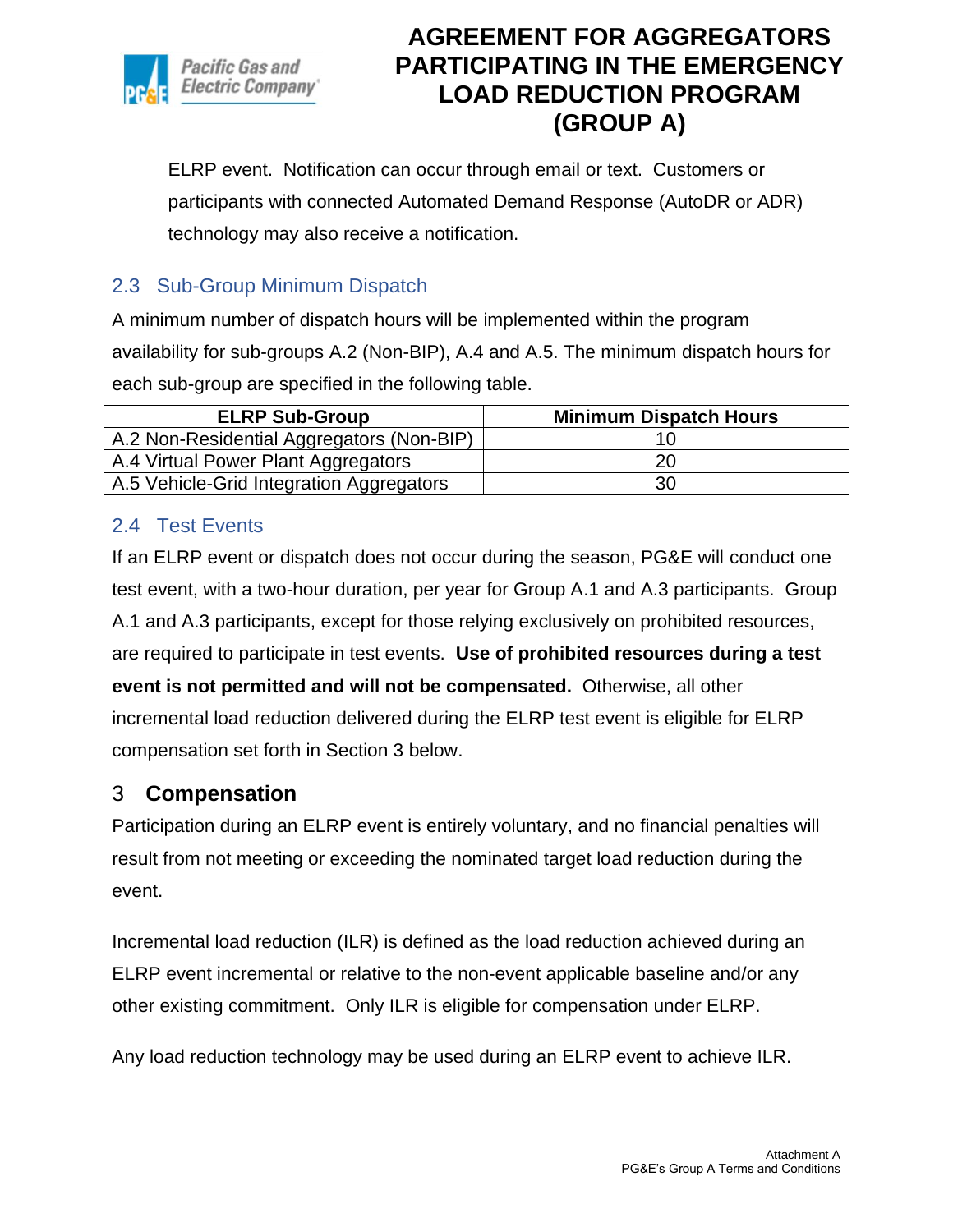

BUGs or Prohibited Resources, except those located in a Disadvantaged Community<sup>8</sup>, may be used when permitted by a Governor's Executive Order and in compliance with Rule 21 and other applicable regulations and permits during an ELRP event to achieve ILR, including during the overlapping period with an independently triggered event in a dual-enrolled DR program, but only for achieving load reduction incremental to any other existing commitment (e.g., under a dual-enrolled DR program).

If applicable, PG&E may withhold a Participant's ELRP incentives until data or information about the customers' back-up or onsite generation resources (e.g. Prohibited Resources) is provided. Participants are required to provide information about the location, type of fuel used, the capacity of the generator, the notice time for the generator and, the ramp time for the generator that may be used during ELRP events.

#### <span id="page-22-0"></span>3.1 Incentive Rate

The ELRP Compensation Rate (ECR) is \$2 per kilowatt-hour (\$2/kWh)

#### <span id="page-22-1"></span>3.2 Incentive Calculation

Compensation for load reduction delivered during an ELRP event is determined by calculating the product of ILR and ECR. Details are provided below.

#### 3.2.1 Sub-Group A

<span id="page-22-2"></span>All delivered ILR as a result of an ELRP event is eligible to receive compensation.

#### 3.2.1.1 Baseline for Sub-Groups A.1, A.2, A.3, and A.5.

Steps for calculating a participant's ELRP baseline:<sup>9</sup>

<sup>8</sup> Pursuant to Section 39711 of the Health and Safety Code, Disadvantaged Communities are defined as (1) Areas disproportionately affected by environmental pollution and other hazards that can lead to negative public health effects, exposure, or environmental degradation and (2) Areas with concentrations of people that are of low income, high unemployment, low levels of homeownership, high rent burden, sensitive populations, or low levels of educational attainment. See also Health and Safety Code Section 116426.

<sup>9</sup> As it pertains to steps 2 and 3 under Section 3.2.1.1, PG&E seeks to limit the ELRP baseline to only one option for the ten-day selection or one option for the Day-Of adjustment by filing a Tier 1 Advice Letter consistent with D.21-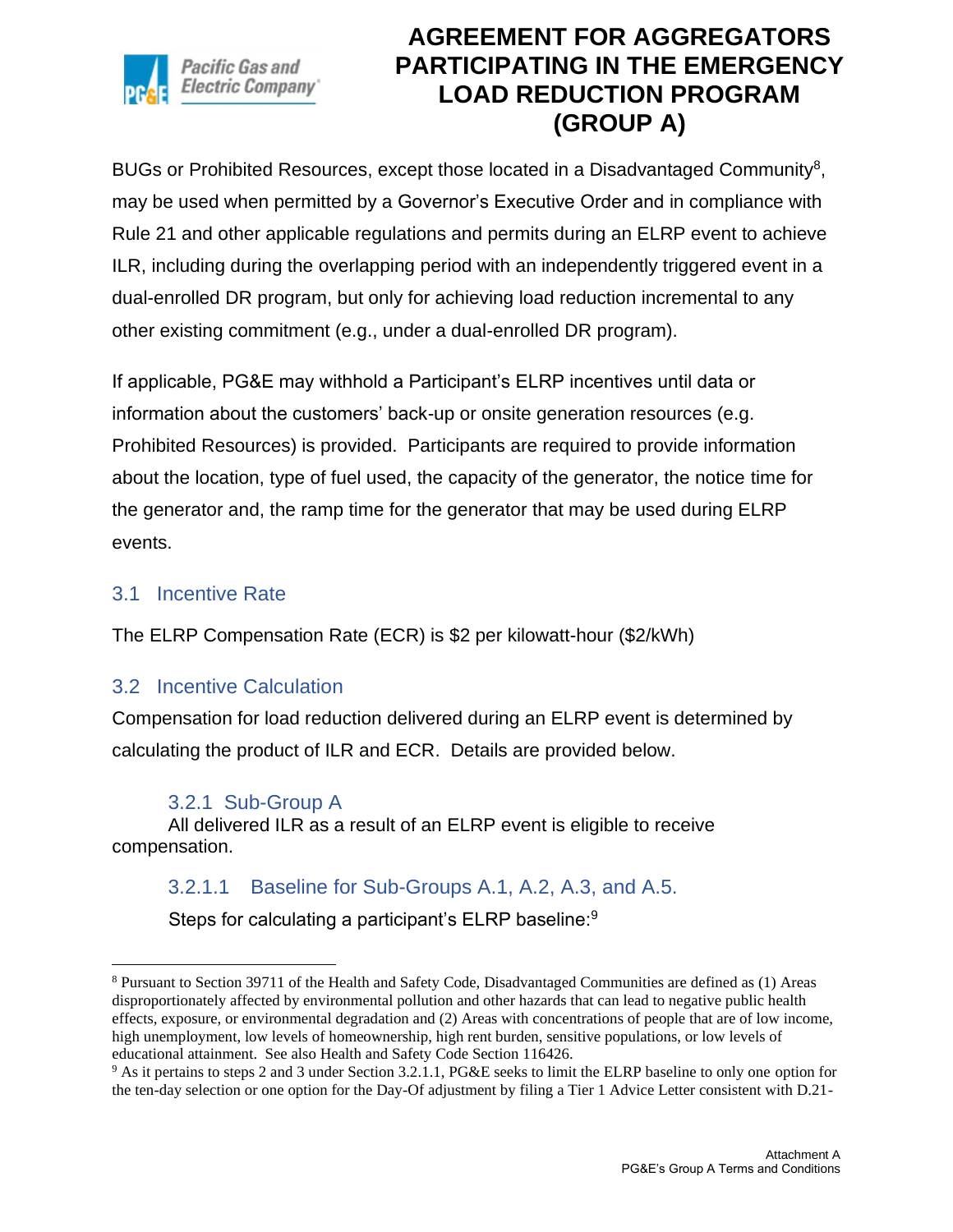

- *1)* Calculate the Energy Baseline (EB) A service account must have at least 10 days of interval meter data available in PG&E's billing system to have a valid baseline. Only the hourly average usage for the hours included in the event will be included in the EB determination.
- 2) The EB and Adjusted Energy Baseline (AEB) will all be calculated at the service account level. The EB and AEB will be calculated on an hourly basis using the average of the preceding *similar* days*<sup>10</sup>*, excluding those days when the customer: (1) was subject to an ELRP event, or (2) an event for a dually enrolled DR program, if applicable, or (3) was subject to a grid outage. Critical Peak Pricing event days will not be excluded from the *similar* days in order to capture incrementality for ILR.
- *3)* Calculate the Day-Of Adjustment Value (DOAV) A DOAV shall not be less than 1.00 or greater than 1.40. The DOAV is a ratio of (a) the average load of the first three hours of the four hours prior to the event to (b) the average load of the same hours from the days selected in accordance with Step 2 above.
- 4) Calculate the Adjusted Energy Baseline (AEB) A service account's AEB for an ELRP event is calculated by multiplying the EB by the DOAV.

### 3.2.1.2 Sub-Group A Special Conditions

- 1) In the case of customers dual enrolled in BIP and ELRP, for overlapping BIP and ELRP events, only the incremental reduction below the customer's pre-committed firm service level (FSL) for BIP is counted in ILR.
	- a. Load reduction by dual-enrolled BIP customers during an ELRP event outside of a BIP event is excluded from ILR (and not eligible for ELRP compensation).

<sup>03-056.</sup>

 $10$  For weekday events, the 10 non-excluded weekdays will be selected; for weekend and holiday events, the 4 nonexcluded weekend and holiday days will be selected.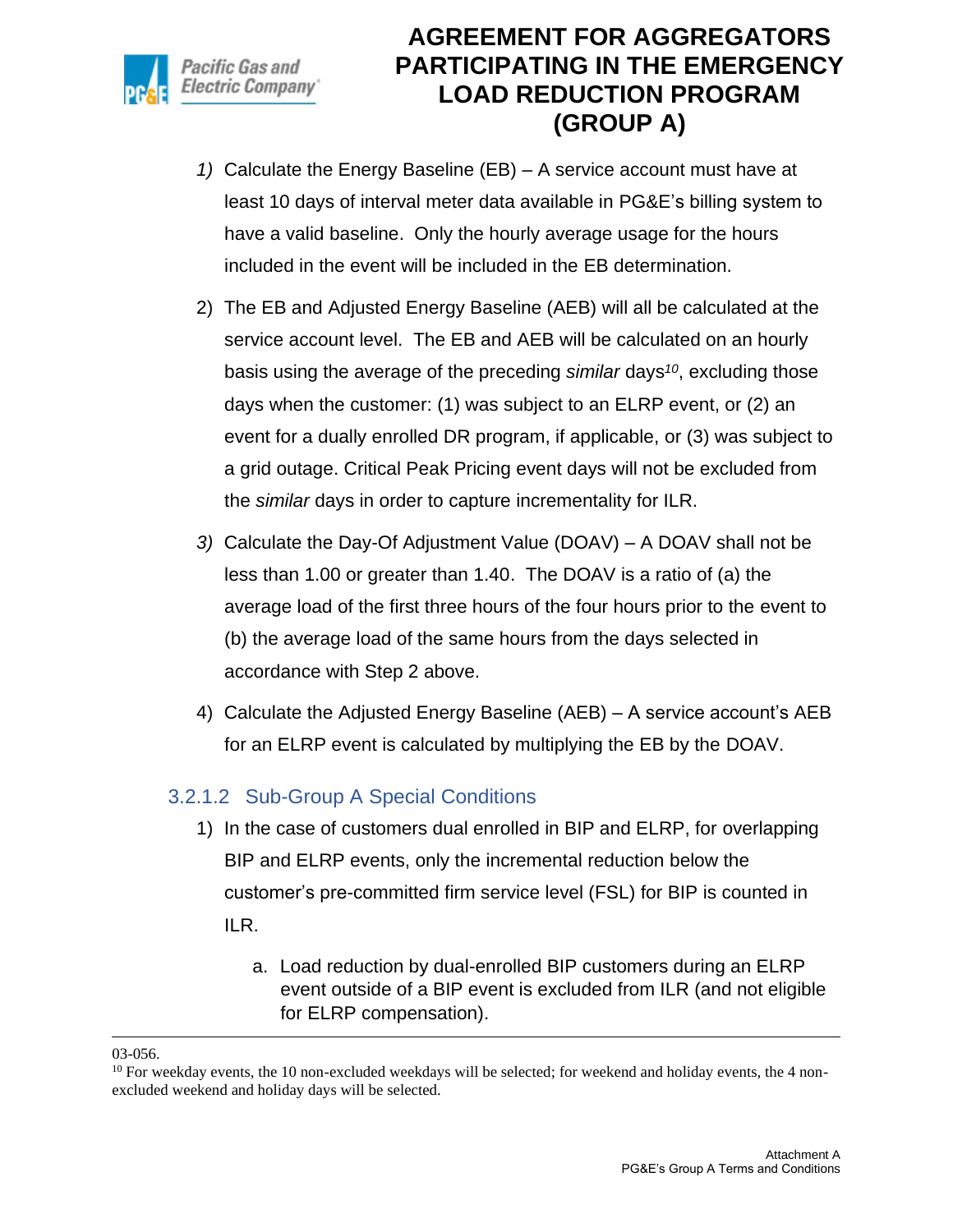

- b. Load reduction by dual-enrolled BIP customers during an ELRP event on a day with no BIP event is excluded from ILR (and not eligible for ELRP compensation).
- 2) For a customer on a CPP or RTP equivalent tariff, the ELRP baseline is deemed to be zero and only exported energy is counted in ILR for subgroup A.3. Any ILR during overlapping event hours are attributed to the ELRP for sub-group A.1.
- 3) If the customer has a Rule 21 interconnected device with export capability and permit, the customer may choose to count exported energy, up to their export rating, in ILR. In that case, the applicable ELRP baseline is modified to account for exported energy during non-event days and count exported energy in ILR.

#### 3.2.1.3 Settlement Calculations for Sub-Group A.3.

The ELRP baseline defined under A.1 is utilized and modified to account for exported energy during non-event days and exported energy is counted in ILR.

### 3.2.1.4 Settlement Calculations for Sub-Group A.4.

The aggregator selected CPUC approved baseline for PG&E's Capacity Bidding Program is utilized and modified to account for exported energy, to the extent allowed by a site's Rule 21 export permit, during non-event days and count exported energy in ILR.

The baseline method, as specified in Section 3.2.1.1, may be used with submetering. Aggregators that elect to use sub-meter data for settlement purposes shall also comply with approved submetering services as outlined in the Aggregator Participation Agreement. The election to utilize submetering will apply to all locations within a single aggregation.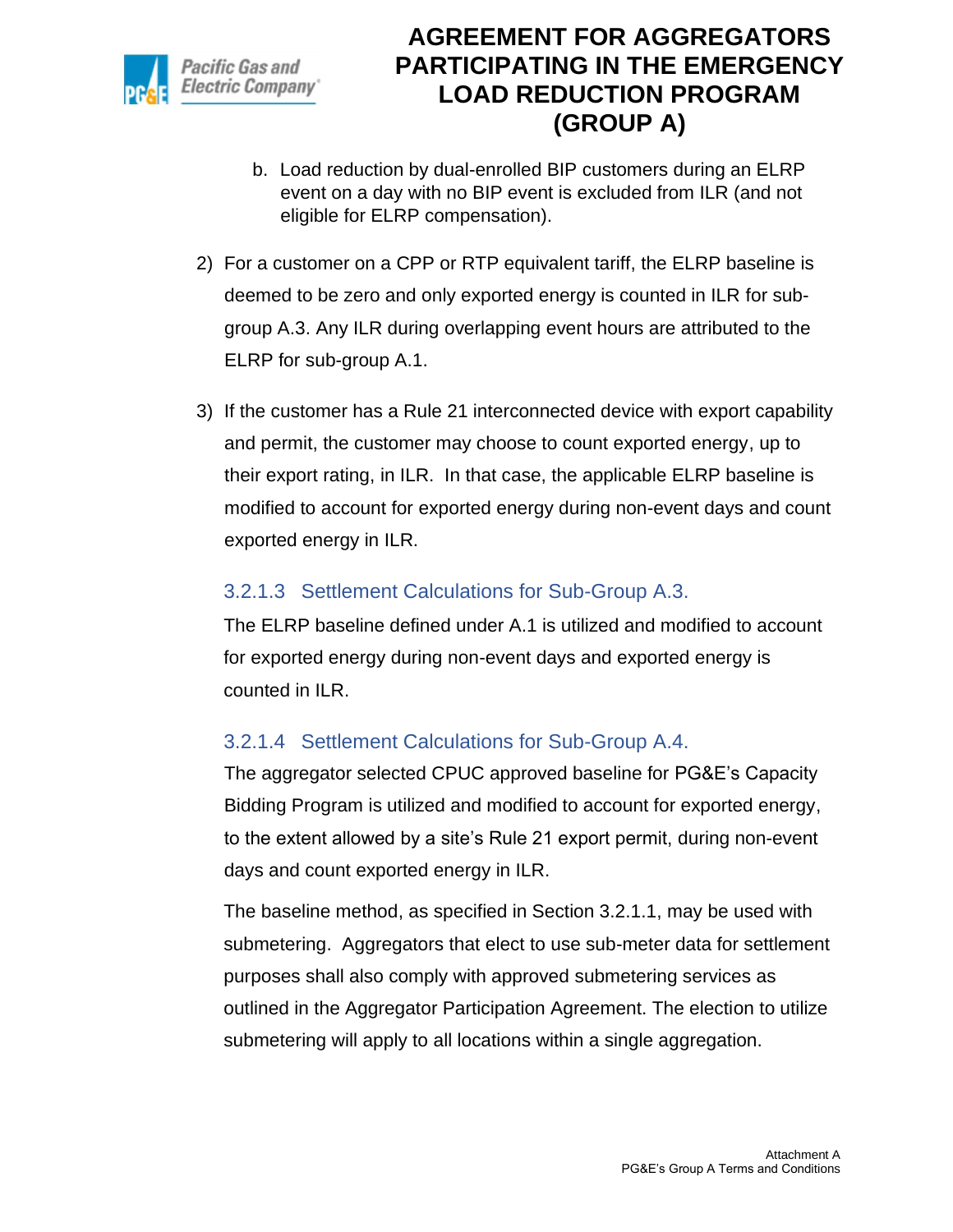

### 3.2.1.5 Settlement Calculations for Sub-Group A.5.

The baseline method, as specified in Section 3.2.1.1, may be used with submetering. Upon adoption by the CPUC, the submeter must meet applicable standards established by the CPUC. Aggregators that elect to use sub-meter data for settlement purposes shall also comply with approved submetering services as outlined in the Aggregator Participation Agreement. The election to utilize submetering will apply to all locations within a single aggregation.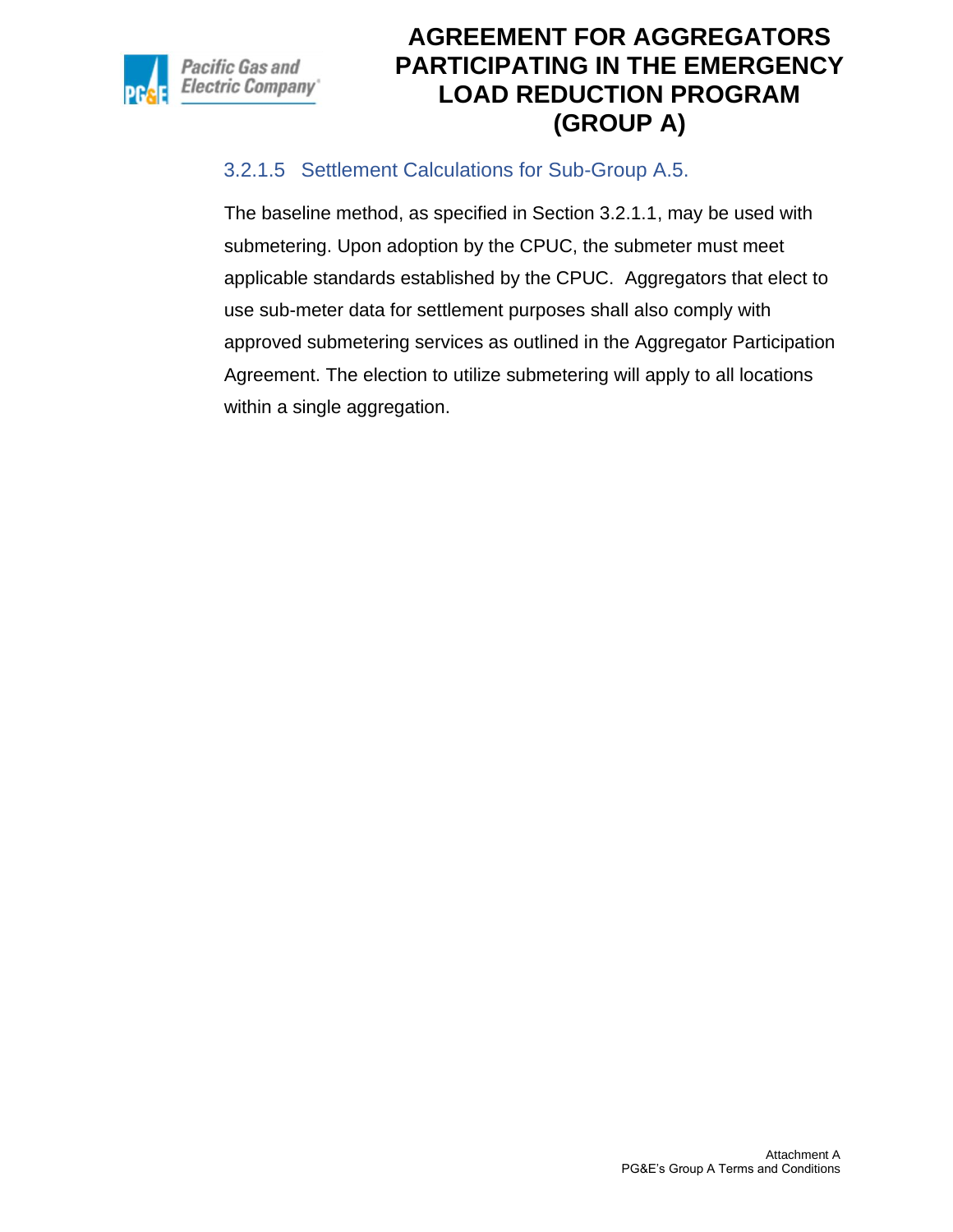

# ATTACHMENT B

Notice to Add or Delete Customers Participating in the Emergency Load Reduction Program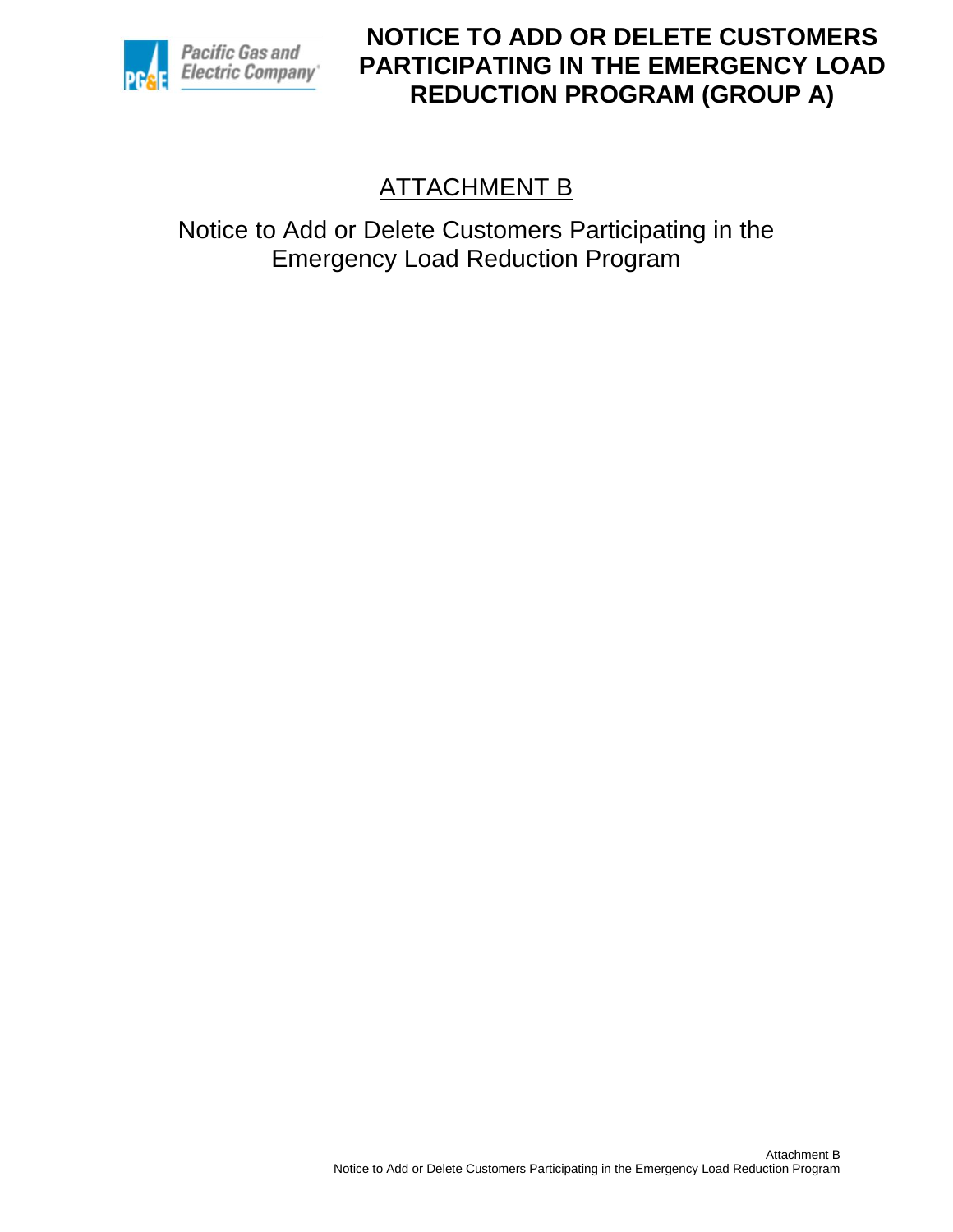

**Instructions:** Aggregators and Customers use this notice to officially notify Pacific Gas and Electric Company (PG&E) of their intent to add or delete PG&E customers from the Aggregator's Emergency Load Reduction Program (ELRP) \_\_\_\_\_\_\_\_<sup>11</sup> (Sub-Group) portfolio

PG&E may verify the information on this notice with the Customer.

| <b>Aggregator Company</b><br>Name: |  |  |  |
|------------------------------------|--|--|--|
|------------------------------------|--|--|--|

This notice adds or deletes a customer's Service Agreements from the above named Aggregator's ELRP Sub-Group portfolio. PG&E will review and approve each Service Agreement to be added to determine if it meets the minimum requirements for that Sub-Group as specified in PG&E's ELRP Group A Terms and Conditions.<sup>12</sup> PG&E must approve each Service Agreement before the Service Agreement can be included in the Aggregator's portfolio for the ELRP Sub-Group. Additions to the portfolio will be effective upon PG&E's approval date. Deletions from the portfolio will be effective upon the date processed by PG&E.

By signing this notice, Aggregator and Customer understand that the Aggregator has the authority to act on behalf of the Customer in connection with the ELRP Sub-Group for the Customer's Service Agreements. Such authority is subject to PG&E's ELRP Group A Terms and Conditions, the Agreement for Aggregators Participating in the Emergency Load Reduction Program (Group A) and any associated legal or regulatory requirements.

Customer designates the above-named Aggregator to act on its behalf as its Aggregator pursuant to PG&E's ELRP Group A Terms and Conditions for all purposes, including, but not limited to, the receipt of payments and the receipt of all notices sent by PG&E under the ELRP. Customer agrees that PG&E will have no obligations to Customer with respect to Customer's participation in the ELRP Sub-Group. Customer agrees to look solely to the Aggregator to carry out the responsibilities associated with the Aggregator's services and that any Customer inquiries concerning an Aggregator's services should be directed to the Aggregator.

Customer understands and agrees that PG&E will provide its electric usage and electric meter data for the Service Agreements to Aggregator. Customer also agrees to allow personnel from the California Energy Commission (CEC), PG&E, and their contracting agents, reasonable access to conduct a site visit for measurement and evaluation, access to the Customer's interval meter data, and agree to complete any surveys needed to enhance this program.

Customer acknowledges that Aggregator is not PG&E's agent for any purpose. PG&E shall not be liable to Customer for any damages caused to the Customer by, or resulting from: (1) any failure by Aggregator to comply with PG&E's ELRP Group A Terms and Conditions, the Agreement for Aggregators Participating in the Emergency Load Reduction Program (Group A) and any associated legal or regulatory requirements, (2) Aggregator's failure to perform any commitment to the Customer or (3) any acts, omissions, or representations made by Aggregator in connection with Aggregator's solicitation of Customer or with the Aggregator's performance of any of its functions as an aggregator in the ELRP

This agreement at all times shall be subject to such modifications as the California Public Utilities Commission may direct from time to time in the exercise of its jurisdiction.

<sup>11</sup> *Specify applicable sub-group:* A.2, Non-Residential Aggregators, / A.4, Virtual Power Plant ("VPP") Aggregators, / A.5, A.5, Electric Vehicle ("EV") and Vehicle-Grid-Integration ("VGI") Aggregators.

<sup>&</sup>lt;sup>12</sup> Pacific Gas & Electric Company Emergency Loan Reduction Program (ELRP) Pilot Group A Terms and Conditions pursuant to California Public Utilities Commission Decision 21-03-056, 21-06-027 and Decision 21-12-015, were [refiled on March 1, 2022 via Advice Letter \_\_\_\_\_]. Such terms and conditions are subject to periodic update.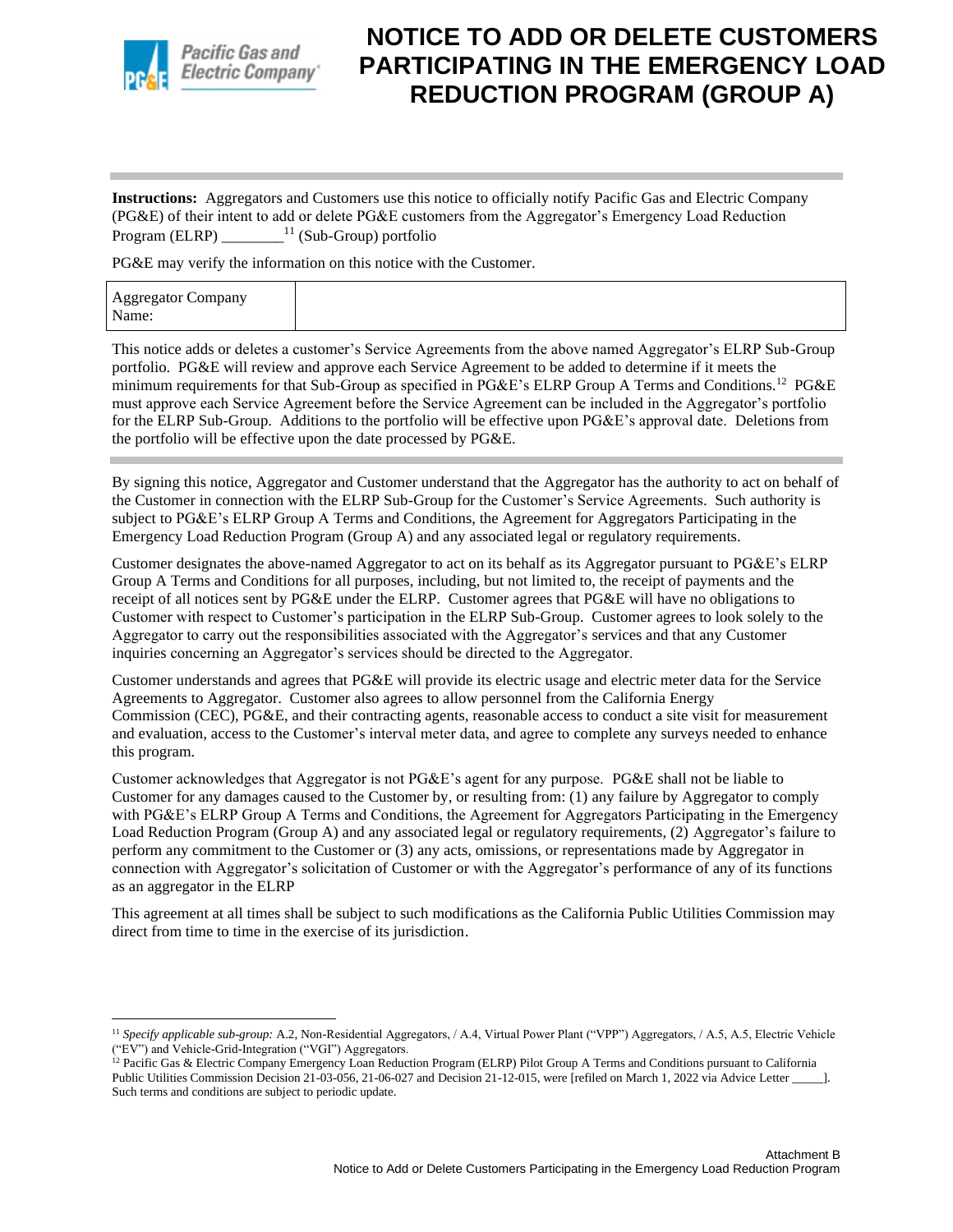

| Customer<br>$[Compar]$ <sup>13</sup><br>Name: | Aggregator<br>Company<br>Name: |  |
|-----------------------------------------------|--------------------------------|--|
| Signature:                                    | Signature:                     |  |
| [Name:]                                       | Name:                          |  |
| [Title:]                                      | Title:                         |  |
| Date:                                         | Date:                          |  |

Aggregators must provide the information listed below as an attachment to this notice using the provided template.

<sup>&</sup>lt;sup>13</sup> Bracketed information to be included if Customer is a legal entity; otherwise delete.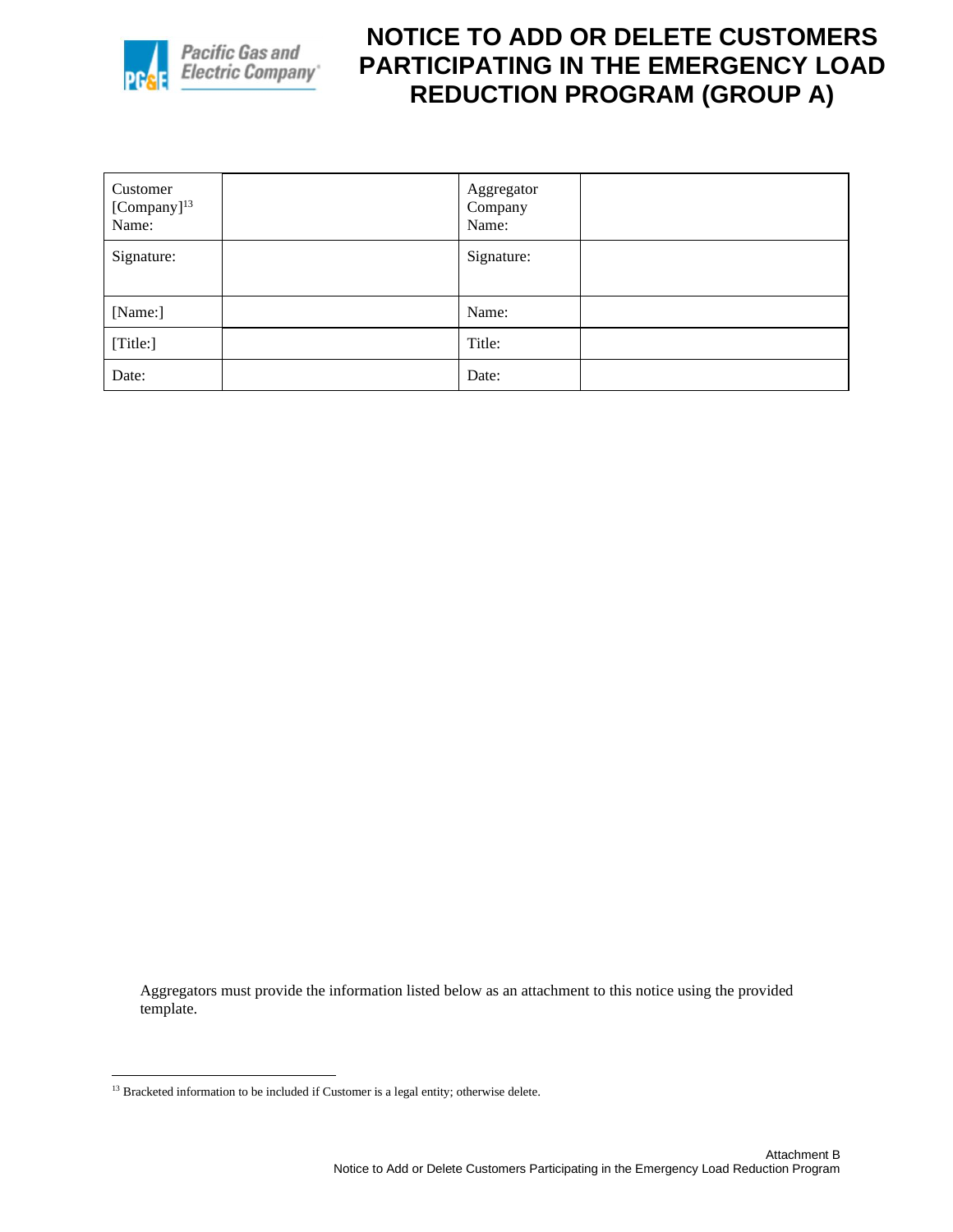

 $\Gamma$ 

⊤

# **NOTICE TO ADD OR DELETE CUSTOMERS PARTICIPATING IN THE EMERGENCY LOAD REDUCTION PROGRAM (GROUP A)**

|     | <b>Notice by Aggregator to Add/Delete Customers</b> |                                |                           |                                 |                                |                                              |                                      |  |  |  |  |  |
|-----|-----------------------------------------------------|--------------------------------|---------------------------|---------------------------------|--------------------------------|----------------------------------------------|--------------------------------------|--|--|--|--|--|
|     |                                                     | (Please Print or Type Clearly) |                           |                                 |                                |                                              |                                      |  |  |  |  |  |
|     |                                                     |                                |                           |                                 |                                |                                              |                                      |  |  |  |  |  |
|     | $\mathbf{Add}/$<br>Delete                           | <b>Customer Site</b><br>Name   | PG&E<br>Account<br>Number | <b>Electric Meter</b><br>Number | Service<br>Address and<br>City | <b>EVSE</b><br>Nameplate<br>Capacity<br>(kW) | A.5 Export<br>Election<br>(Yes / No) |  |  |  |  |  |
| 1.  |                                                     |                                |                           |                                 |                                |                                              |                                      |  |  |  |  |  |
| 2.  |                                                     |                                |                           |                                 |                                |                                              |                                      |  |  |  |  |  |
| 3.  |                                                     |                                |                           |                                 |                                |                                              |                                      |  |  |  |  |  |
| 4.  |                                                     |                                |                           |                                 |                                |                                              |                                      |  |  |  |  |  |
| 5.  |                                                     |                                |                           |                                 |                                |                                              |                                      |  |  |  |  |  |
| 6.  |                                                     |                                |                           |                                 |                                |                                              |                                      |  |  |  |  |  |
| 7.  |                                                     |                                |                           |                                 |                                |                                              |                                      |  |  |  |  |  |
| 8.  |                                                     |                                |                           |                                 |                                |                                              |                                      |  |  |  |  |  |
| 9.  |                                                     |                                |                           |                                 |                                |                                              |                                      |  |  |  |  |  |
| 10. |                                                     |                                |                           |                                 |                                |                                              |                                      |  |  |  |  |  |
| 11. |                                                     |                                |                           |                                 |                                |                                              |                                      |  |  |  |  |  |
| 12. |                                                     |                                |                           |                                 |                                |                                              |                                      |  |  |  |  |  |
| 13. |                                                     |                                |                           |                                 |                                |                                              |                                      |  |  |  |  |  |
| 14. |                                                     |                                |                           |                                 |                                |                                              |                                      |  |  |  |  |  |
| 15. |                                                     |                                |                           |                                 |                                |                                              |                                      |  |  |  |  |  |
| 16. |                                                     |                                |                           |                                 |                                |                                              |                                      |  |  |  |  |  |
| 17. |                                                     |                                |                           |                                 |                                |                                              |                                      |  |  |  |  |  |
| 18. |                                                     |                                |                           |                                 |                                |                                              |                                      |  |  |  |  |  |
| 19. |                                                     |                                |                           |                                 |                                |                                              |                                      |  |  |  |  |  |
| 20. |                                                     |                                |                           |                                 |                                |                                              |                                      |  |  |  |  |  |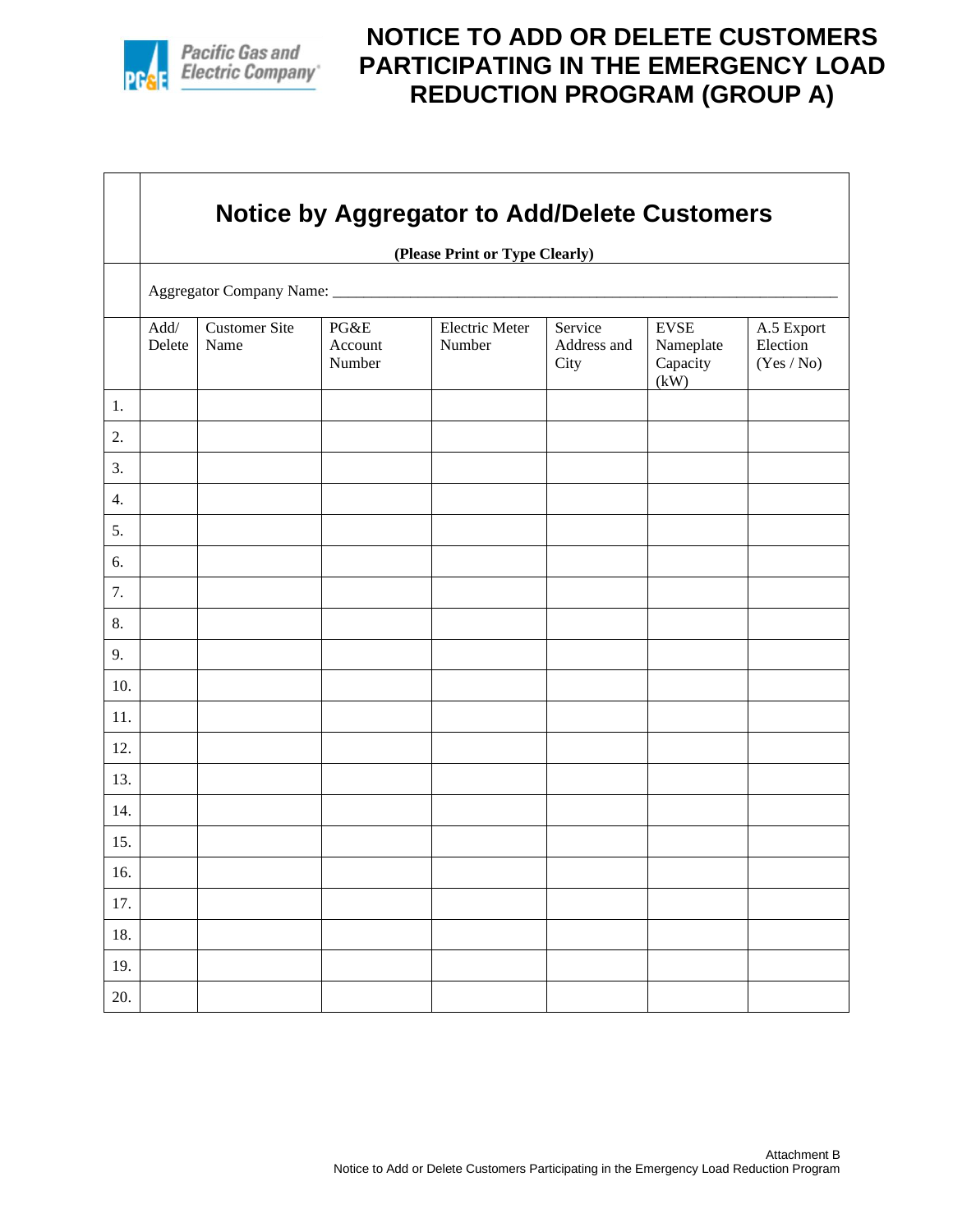

### **Additional Declarations**

#### **CUSTOMER DECLARATIONS**

Customers enrolling in the ELRP Sub-Group are required to declare the following for each back-up generator located on any sites they are enrolling:

- 1. The nameplate capacity (kw) of the generator
- 2. The fuel/energy type (i.e. diesel, natural gas, etc.) of the generator
- 3. The notice time needed for backup generation
- 4. The ramp time of the backup generator
- 5. Specify whether or not the service agreement where the generator is located is a co-generation site
- 6. Attest that the service agreement where the generator is located does not have a power purchase agreement

Aggregators must provide the information listed above as an attachment to this notice using the template provided below.

The Customer attests that any site not listed in the Back-up Generation attachment does not have backup generation.

| $\#$ | PG&E    | PG&E   | Nameplate     | Fuel / | Notice Time | Ramp Time  | Co-        | Power       | Intend to               |
|------|---------|--------|---------------|--------|-------------|------------|------------|-------------|-------------------------|
|      | Account | Meter  | Capacity (kW) | Energy | (HH:MM:SS)  | (HH:MM:SS) | generation | Purchase    | Utilize in              |
|      | Number  | Number |               | Type   |             |            | Site       | Agreement   | Response                |
|      |         |        |               |        |             |            | (Yes/No)   | (PPA)       | to Event (if            |
|      |         |        |               |        |             |            |            | Attestation | permitted <sup>14</sup> |
|      |         |        |               |        |             |            |            | (Yes/No)    | ) (Yes / No)            |
| 1.   |         |        |               |        |             |            |            |             |                         |
| 2.   |         |        |               |        |             |            |            |             |                         |
| 3.   |         |        |               |        |             |            |            |             |                         |
| 4.   |         |        |               |        |             |            |            |             |                         |
| 5.   |         |        |               |        |             |            |            |             |                         |
| 6.   |         |        |               |        |             |            |            |             |                         |
| 7.   |         |        |               |        |             |            |            |             |                         |
| 8.   |         |        |               |        |             |            |            |             |                         |
| 9.   |         |        |               |        |             |            |            |             |                         |
| 10.  |         |        |               |        |             |            |            |             |                         |
| 11.  |         |        |               |        |             |            |            |             |                         |
| 12.  |         |        |               |        |             |            |            |             |                         |
| 13.  |         |        |               |        |             |            |            |             |                         |

<sup>&</sup>lt;sup>14</sup> If the service agreement is in a disadvantaged community, a participant may not use back-up generation to achieve incremental load reduction (ILR) if the back-up generation is designated as a Prohibited Resource per California Public Utilities Commission Resolution E-4906. If the service agreement is not located in a disadvantaged community, the participant may only utilize the prohibited resource to achieve ILR during an ELRP event when permitted by a Governor's Executive Order and in compliance with Rule 21 and other applicable regulations and permits, including those imposed by the local air district.